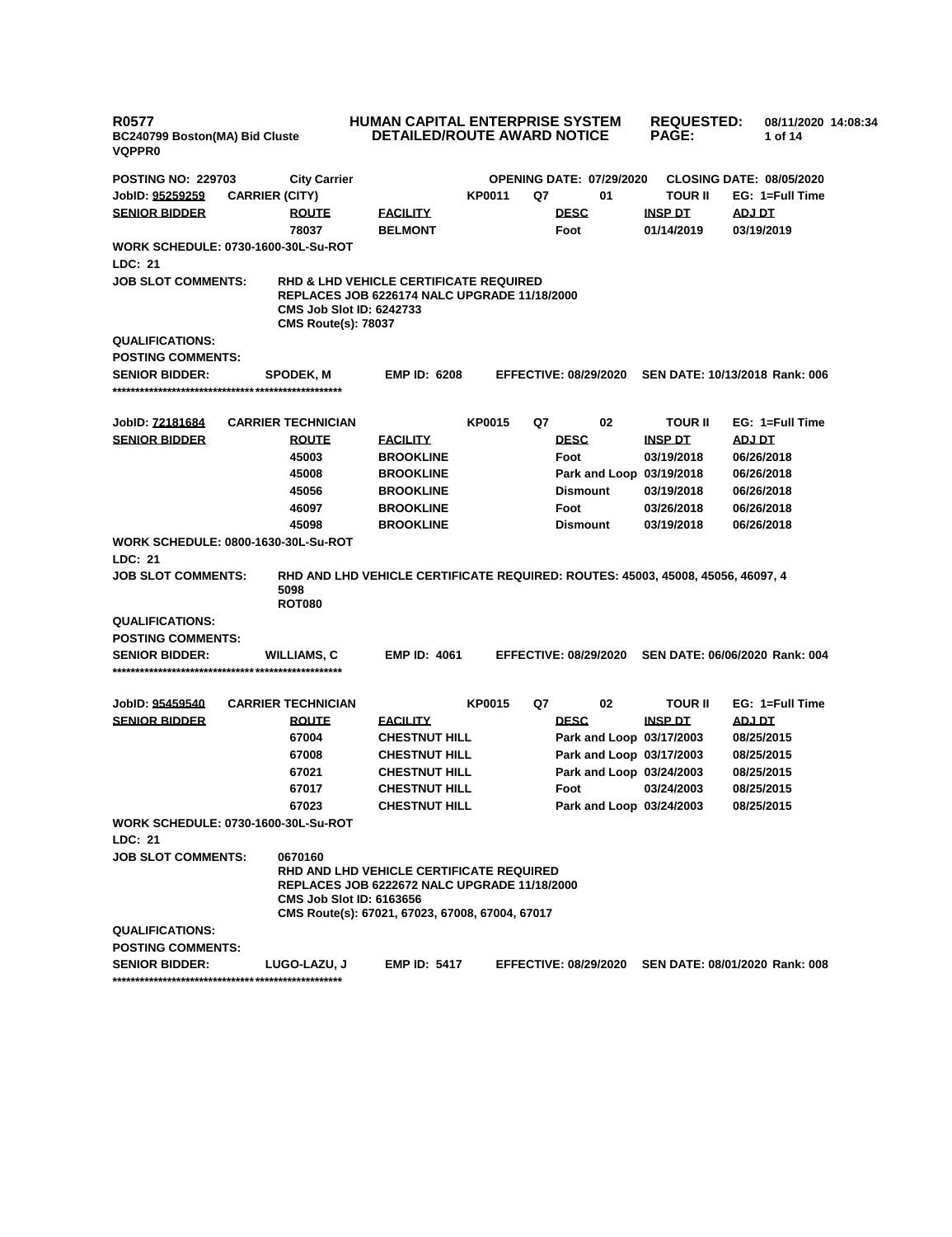# **HUMAN CAPITAL ENTERPRISE SYSTEM DETAILED/ROUTE AWARD NOTICE**

**REQUESTED: 08/11/2020 14:08:34 PAGE: 2 of 14** 

| JobID: 70359836                            | <b>CARRIER TECHNICIAN</b>                                                             |                                              | <b>KP0015</b>     | Q7 | 02                           | <b>TOUR II</b>   | EG: 1=Full Time                |
|--------------------------------------------|---------------------------------------------------------------------------------------|----------------------------------------------|-------------------|----|------------------------------|------------------|--------------------------------|
| <b>SENIOR BIDDER</b>                       | <b>ROUTE</b>                                                                          | <b>EACILITY</b>                              |                   |    | <b>DESC</b>                  | <b>INSP DT</b>   | <b>ADJ DT</b>                  |
|                                            | 92025                                                                                 | <b>NEEDHAM</b>                               |                   |    | Park and Loop 03/12/2007     |                  | 02/11/2014                     |
|                                            | 94048                                                                                 | <b>NEEDHAM</b>                               |                   |    | Park and Loop 11/04/2013     |                  | 02/11/2014                     |
|                                            | 94050                                                                                 | <b>NEEDHAM</b>                               |                   |    | Park and Loop 11/04/2013     |                  | 02/11/2014                     |
|                                            | 94054                                                                                 | <b>NEEDHAM</b>                               |                   |    | Park and Loop 11/04/2013     |                  | 02/11/2014                     |
|                                            | 94041                                                                                 | <b>NEEDHAM</b>                               |                   |    | Park and Loop 10/28/2013     |                  | 02/11/2014                     |
| <b>WORK SCHEDULE: 0800-1630-30L-Su-ROT</b> |                                                                                       |                                              |                   |    |                              |                  |                                |
| LDC: 21                                    |                                                                                       |                                              |                   |    |                              |                  |                                |
| <b>JOB SLOT COMMENTS:</b>                  | UTILITY SET TO COVER ROUTES: 92025, 94054, 94048, 94050 & 94041                       |                                              |                   |    |                              |                  |                                |
| <b>QUALIFICATIONS:</b>                     |                                                                                       |                                              |                   |    |                              |                  |                                |
| <b>POSTING COMMENTS:</b>                   |                                                                                       |                                              |                   |    |                              |                  |                                |
| <b>SENIOR BIDDER:</b>                      | <b>HIGGINS, N</b>                                                                     | <b>EMP ID: 2288</b>                          |                   |    | <b>EFFECTIVE: 08/29/2020</b> |                  | SEN DATE: 03/14/2020 Rank: 004 |
|                                            |                                                                                       |                                              |                   |    |                              |                  |                                |
|                                            |                                                                                       |                                              |                   |    |                              |                  |                                |
| JobID: 95440873                            | <b>CARRIER TECHNICIAN</b>                                                             |                                              | <b>KP0015</b>     | Q7 | 02                           | <b>TOUR II</b>   | EG: 1=Full Time                |
| NO SUCCESSFUL BIDDER                       | <b>ROUTE</b>                                                                          | <b>FACILITY</b>                              |                   |    | <b>DESC</b>                  | <b>INSP DT</b>   | <b>ADJ DT</b>                  |
|                                            | 59017                                                                                 | <b>NEWTON CENTER CARRIER</b><br><b>ANNEX</b> |                   |    | Foot                         | 10/07/2019       | 01/08/2020                     |
|                                            | 59018                                                                                 | <b>NEWTON CENTER CARRIER</b><br><b>ANNEX</b> |                   |    | Foot                         | 10/07/2019       | 01/08/2020                     |
|                                            | 59029                                                                                 | <b>NEWTON CENTER CARRIER</b><br><b>ANNEX</b> |                   |    | <b>Dismount</b>              | 10/07/2019       | 01/08/2020                     |
|                                            | 59023                                                                                 | <b>NEWTON CENTER CARRIER</b><br><b>ANNEX</b> |                   |    | Foot                         | 10/07/2019       | 01/08/2020                     |
|                                            | 59001                                                                                 | <b>NEWTON CENTER CARRIER</b><br><b>ANNEX</b> |                   |    | Park and Loop 10/07/2019     |                  | 01/08/2020                     |
| <b>WORK SCHEDULE: 0800-1630-30L-Su-ROT</b> |                                                                                       |                                              |                   |    |                              |                  |                                |
| LDC: 21                                    |                                                                                       |                                              |                   |    |                              |                  |                                |
| <b>JOB SLOT COMMENTS:</b>                  | 0590150                                                                               |                                              |                   |    |                              |                  |                                |
|                                            | RHD AND LHD VEHICLE CERTIFICATE REQUIRED                                              |                                              |                   |    |                              |                  |                                |
|                                            | <b>CONVERSION DUE TO NALC AGREEMENT 11/18/2000</b><br><b>CMS Job Slot ID: 6224266</b> |                                              |                   |    |                              |                  |                                |
|                                            | CMS Route(s): 59023, 59001, 59029, 59018, 59017                                       |                                              |                   |    |                              |                  |                                |
| <b>QUALIFICATIONS:</b>                     |                                                                                       |                                              |                   |    |                              |                  |                                |
| <b>POSTING COMMENTS:</b>                   |                                                                                       |                                              |                   |    |                              |                  |                                |
| <b>NO SUCCESSFUL BIDDER:</b>               |                                                                                       | <b>EMP ID: 0000</b>                          | <b>EFFECTIVE:</b> |    |                              | <b>SEN DATE:</b> | <b>Rank: 000</b>               |
|                                            |                                                                                       |                                              |                   |    |                              |                  |                                |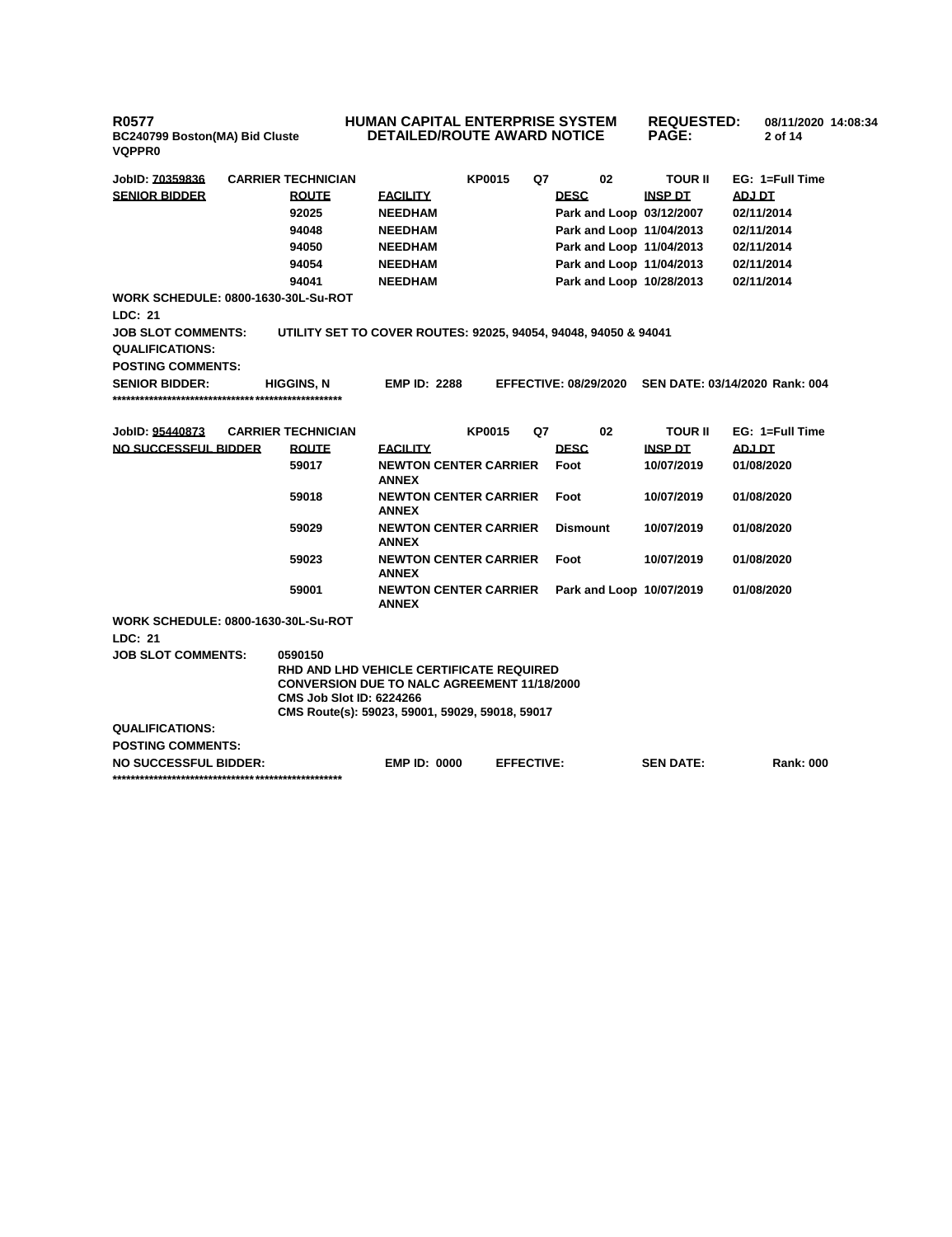# **HUMAN CAPITAL ENTERPRISE SYSTEM DETAILED/ROUTE AWARD NOTICE**

**REQUESTED: 08/11/2020 14:08:34**

**3 of 14** 

**PAGE:**

| <b>VQPPR0</b>                                         |                                                                          |                                                                                                                                                    |                   |                     |    |                            |                      |
|-------------------------------------------------------|--------------------------------------------------------------------------|----------------------------------------------------------------------------------------------------------------------------------------------------|-------------------|---------------------|----|----------------------------|----------------------|
| JobID: 95443331                                       | <b>CARRIER TECHNICIAN</b>                                                |                                                                                                                                                    | <b>KP0015</b>     | Q7                  | 02 | TOUR II                    | EG: 1=Full Time      |
| NO SUCCESSFUL BIDDER                                  | <b>ROUTE</b>                                                             | <b>FACILITY</b>                                                                                                                                    |                   | <b>DESC</b>         |    | <b>INSP DT</b>             | ADJ DT               |
|                                                       | 59005                                                                    | <b>NEWTON CENTER CARRIER</b><br><b>ANNEX</b>                                                                                                       |                   | Foot                |    | 10/07/2019                 | 01/08/2020           |
|                                                       | 59021                                                                    | <b>NEWTON CENTER CARRIER</b><br><b>ANNEX</b>                                                                                                       |                   | Foot                |    | 10/07/2019                 | 01/08/2020           |
|                                                       | 59016                                                                    | <b>NEWTON CENTER CARRIER</b><br><b>ANNEX</b>                                                                                                       |                   | Foot                |    | 10/07/2019                 | 01/08/2020           |
|                                                       | 59003                                                                    | <b>NEWTON CENTER CARRIER</b><br><b>ANNEX</b>                                                                                                       |                   | Foot                |    | 10/07/2019                 | 01/08/2020           |
|                                                       | 59010                                                                    | <b>NEWTON CENTER CARRIER</b><br><b>ANNEX</b>                                                                                                       |                   | <b>Dismount</b>     |    | 10/07/2019                 | 01/08/2020           |
| <b>WORK SCHEDULE: 0800-1630-30L-Su-ROT</b><br>LDC: 21 |                                                                          |                                                                                                                                                    |                   |                     |    |                            |                      |
| <b>JOB SLOT COMMENTS:</b>                             | 0590120                                                                  |                                                                                                                                                    |                   |                     |    |                            |                      |
|                                                       | <b>CMS Job Slot ID: 6241872</b>                                          | RHD AND LHD VEHICLE CERTIFICATE REQUIRED<br><b>REPLACES JOB 6224229 NALC UPGRADE 11/18/2000</b><br>CMS Route(s): 59016, 59003, 59010, 59021, 59005 |                   |                     |    |                            |                      |
| <b>QUALIFICATIONS:</b>                                |                                                                          |                                                                                                                                                    |                   |                     |    |                            |                      |
| <b>POSTING COMMENTS:</b>                              |                                                                          |                                                                                                                                                    |                   |                     |    |                            |                      |
| <b>NO SUCCESSFUL BIDDER:</b>                          |                                                                          | <b>EMP ID: 0000</b>                                                                                                                                | <b>EFFECTIVE:</b> |                     |    | <b>SEN DATE:</b>           | <b>Rank: 000</b>     |
|                                                       |                                                                          |                                                                                                                                                    |                   |                     |    |                            |                      |
|                                                       |                                                                          |                                                                                                                                                    |                   |                     |    |                            |                      |
| JobID: 95417349                                       | <b>CARRIER (CITY)</b>                                                    |                                                                                                                                                    | <b>KP0011</b>     | Q7                  | 01 | <b>TOUR II</b>             | EG: 1=Full Time      |
| NO SUCCESSFUL BIDDER                                  | <b>ROUTE</b><br>61075                                                    | <u>EACILITY</u><br><b>NEWTON HIGHLANDS</b>                                                                                                         |                   | <b>DESC</b><br>Foot |    | <b>INSP DT</b><br>$\prime$ | ADJ DT<br>01/08/2020 |
| <b>WORK SCHEDULE: 0730-1600-30L-Su-ROT</b>            |                                                                          |                                                                                                                                                    |                   |                     |    |                            |                      |
| LDC: 21                                               |                                                                          |                                                                                                                                                    |                   |                     |    |                            |                      |
| <b>JOB SLOT COMMENTS:</b>                             | 0610140<br><b>CMS Job Slot ID: 6160897</b><br><b>CMS Route(s): 61075</b> | RHD AND LHD VEHICLE CERTIFICATE REQUIRED<br>REPLACES JOB 6222323 NALC UPGRADE 11/18/2000                                                           |                   |                     |    |                            |                      |
| <b>QUALIFICATIONS:</b>                                |                                                                          |                                                                                                                                                    |                   |                     |    |                            |                      |
| <b>POSTING COMMENTS:</b>                              |                                                                          |                                                                                                                                                    |                   |                     |    |                            |                      |
| <b>NO SUCCESSFUL BIDDER:</b>                          |                                                                          | <b>EMP ID: 0000</b>                                                                                                                                | <b>EFFECTIVE:</b> |                     |    | <b>SEN DATE:</b>           | <b>Rank: 000</b>     |
|                                                       |                                                                          |                                                                                                                                                    |                   |                     |    |                            |                      |
| JobID: 95324564                                       | <b>CARRIER TECHNICIAN</b>                                                |                                                                                                                                                    | <b>KP0015</b>     | Q7                  | 02 | TOUR II                    | EG: 1=Full Time      |
| NO SUCCESSFUL BIDDER                                  | <b>ROUTE</b>                                                             | <b>FACILITY</b>                                                                                                                                    |                   | <b>DESC</b>         |    | <b>INSP DT</b>             | ADJ DT               |
|                                                       | 60042                                                                    | <b>NEWTONVILLE</b>                                                                                                                                 |                   | Foot                |    | 10/01/2018                 | 01/08/2019           |
|                                                       | 60043                                                                    | <b>NEWTONVILLE</b>                                                                                                                                 |                   | Foot                |    | 10/01/2018                 | 01/08/2019           |
|                                                       | 60045                                                                    | <b>NEWTONVILLE</b>                                                                                                                                 |                   | Foot                |    | 10/01/2018                 | 01/08/2019           |
|                                                       | 60051                                                                    | <b>NEWTONVILLE</b>                                                                                                                                 |                   | Foot                |    | 10/01/2018                 | 01/08/2019           |
| <b>WORK SCHEDULE: 0730-1600-30L-Su-ROT</b>            |                                                                          |                                                                                                                                                    |                   |                     |    |                            |                      |
| LDC: 21                                               |                                                                          |                                                                                                                                                    |                   |                     |    |                            |                      |
| <b>JOB SLOT COMMENTS:</b>                             | 1600090                                                                  |                                                                                                                                                    |                   |                     |    |                            |                      |
|                                                       |                                                                          | RHD AND LHD VEHICLE CERTIFICATE REQUIRED<br><b>CONVERSION DUE TO NALC AGREEMENT 11/18/2000</b><br>Route(s): 60067, 60042, 60043, 60045, 60051      |                   |                     |    |                            |                      |
| <b>QUALIFICATIONS:</b>                                | 2-TON LHD                                                                |                                                                                                                                                    |                   |                     |    |                            |                      |
| <b>POSTING COMMENTS:</b>                              |                                                                          |                                                                                                                                                    |                   |                     |    |                            |                      |
| <b>NO SUCCESSFUL BIDDER:</b>                          |                                                                          | <b>EMP ID: 0000</b>                                                                                                                                | <b>EFFECTIVE:</b> |                     |    | <b>SEN DATE:</b>           | <b>Rank: 000</b>     |
|                                                       |                                                                          |                                                                                                                                                    |                   |                     |    |                            |                      |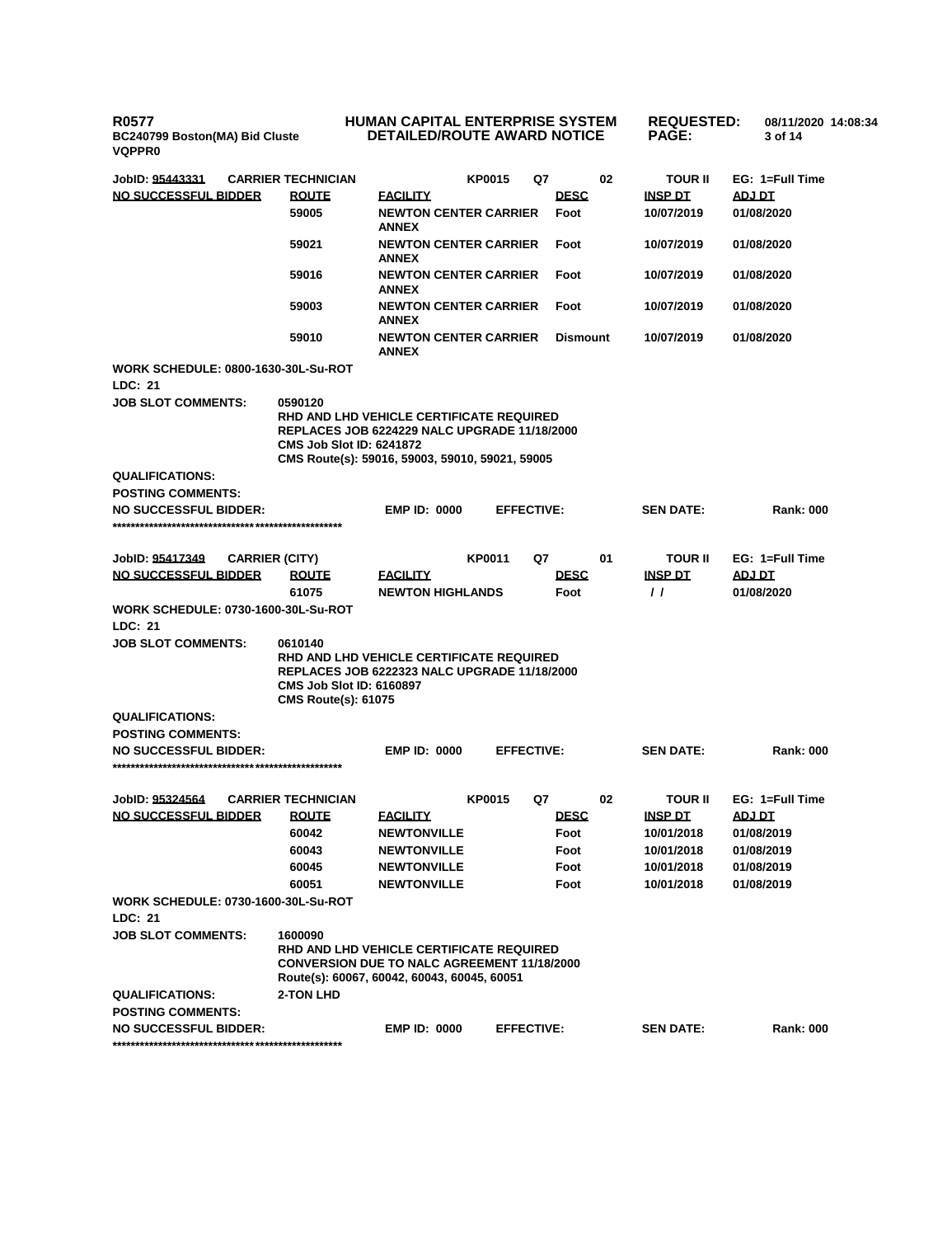| <b>R0577</b><br>BC240799 Boston(MA) Bid Cluste<br><b>VQPPR0</b> |                                                                                                                                                                                              | <b>HUMAN CAPITAL ENTERPRISE SYSTEM</b><br><b>DETAILED/ROUTE AWARD NOTICE</b> |        |                   |                                         | <b>REQUESTED:</b><br><b>PAGE:</b> | 08/11/2020 14:08:34<br>4 of 14 |
|-----------------------------------------------------------------|----------------------------------------------------------------------------------------------------------------------------------------------------------------------------------------------|------------------------------------------------------------------------------|--------|-------------------|-----------------------------------------|-----------------------------------|--------------------------------|
| JobID: 95121504<br><b>CARRIER (CITY)</b>                        |                                                                                                                                                                                              |                                                                              | KP0011 | Q7                | 01                                      | <b>TOUR II</b>                    | EG: 1=Full Time                |
| NO SUCCESSFUL BIDDER                                            | <b>ROUTE</b>                                                                                                                                                                                 | <b>FACILITY</b>                                                              |        |                   | <b>DESC</b>                             | INSP DT                           | ADJ DT                         |
|                                                                 | 53005                                                                                                                                                                                        | <b>WALTHAM CARRIER ANNEX</b>                                                 |        |                   | Park and Loop 03/05/2018                |                                   | 06/05/2018                     |
| <b>WORK SCHEDULE: 0800-1630-30L-Su-ROT</b><br>LDC: 21           |                                                                                                                                                                                              |                                                                              |        |                   |                                         |                                   |                                |
| <b>JOB SLOT COMMENTS:</b>                                       | 0540550<br>RHD AND LHD VEHICLE CERTIFICATE REQUIRED<br><b>REPLACES JOB 6224738 NALC UPGRADE 11/18/2000</b><br><b>CMS Job Slot ID: 6242229</b><br><b>CMS Route(s): 54005</b>                  |                                                                              |        |                   |                                         |                                   |                                |
| <b>QUALIFICATIONS:</b>                                          |                                                                                                                                                                                              |                                                                              |        |                   |                                         |                                   |                                |
| <b>POSTING COMMENTS:</b>                                        |                                                                                                                                                                                              |                                                                              |        |                   |                                         |                                   |                                |
| <b>NO SUCCESSFUL BIDDER:</b>                                    |                                                                                                                                                                                              | <b>EMP ID: 0000</b>                                                          |        | <b>EFFECTIVE:</b> |                                         | <b>SEN DATE:</b>                  | <b>Rank: 000</b>               |
|                                                                 |                                                                                                                                                                                              |                                                                              |        |                   |                                         |                                   |                                |
| JobID: <u>95148077</u><br><b>NO SUCCESSFUL BIDDER</b>           | <b>CARRIER TECHNICIAN</b>                                                                                                                                                                    |                                                                              | KP0015 | Q7                | 02                                      | <b>TOUR II</b><br><b>INSP DT</b>  | EG: 1=Full Time                |
|                                                                 | <b>ROUTE</b><br>53010                                                                                                                                                                        | <b>FACILITY</b><br><b>WALTHAM CARRIER ANNEX</b>                              |        |                   | <b>DESC</b><br>Park and Loop 03/05/2018 |                                   | <b>ADJ DT</b><br>06/05/2018    |
|                                                                 | 53029                                                                                                                                                                                        | <b>WALTHAM CARRIER ANNEX</b>                                                 |        |                   | Park and Loop 02/26/2018                |                                   | 06/05/2018                     |
|                                                                 | 53033                                                                                                                                                                                        | <b>WALTHAM CARRIER ANNEX</b>                                                 |        |                   | Park and Loop 02/26/2018                |                                   | 06/05/2018                     |
|                                                                 | 51016                                                                                                                                                                                        | <b>WALTHAM CARRIER ANNEX</b>                                                 |        |                   | Park and Loop 03/05/2018                |                                   | 06/05/2018                     |
|                                                                 | 52058                                                                                                                                                                                        | <b>WALTHAM CARRIER ANNEX</b>                                                 |        |                   | Park and Loop 02/26/2018                |                                   | 06/05/2018                     |
| <b>WORK SCHEDULE: 0800-1630-30L-Su-ROT</b>                      |                                                                                                                                                                                              |                                                                              |        |                   |                                         |                                   |                                |
| LDC: 21                                                         |                                                                                                                                                                                              |                                                                              |        |                   |                                         |                                   |                                |
| <b>JOB SLOT COMMENTS:</b>                                       | RHD AND LHD VEHICLE CERTIFICATE REQUIRED<br><b>CMS Job Slot ID: 6242221</b><br>CMS Route(s): 52058, 54010, 51016, 54029, 54033                                                               |                                                                              |        |                   |                                         |                                   |                                |
| <b>QUALIFICATIONS:</b>                                          |                                                                                                                                                                                              |                                                                              |        |                   |                                         |                                   |                                |
| <b>POSTING COMMENTS:</b>                                        |                                                                                                                                                                                              |                                                                              |        |                   |                                         |                                   |                                |
| <b>NO SUCCESSFUL BIDDER:</b>                                    |                                                                                                                                                                                              | <b>EMP ID: 0000</b>                                                          |        | <b>EFFECTIVE:</b> |                                         | <b>SEN DATE:</b>                  | <b>Rank: 000</b>               |
|                                                                 |                                                                                                                                                                                              |                                                                              |        |                   |                                         |                                   | EG: 1=Full Time                |
| JobID: 95361027<br><b>NO SUCCESSFUL BIDDER</b>                  | <b>CARRIER TECHNICIAN</b><br><b>ROUTE</b>                                                                                                                                                    | <b>FACILITY</b>                                                              | KP0015 | Q7                | 02<br><b>DESC</b>                       | <b>TOUR II</b><br><b>INSP DT</b>  | <b>ADJ DT</b>                  |
|                                                                 | 51035                                                                                                                                                                                        | <b>WALTHAM CARRIER ANNEX</b>                                                 |        |                   | Park and Loop 02/26/2018                |                                   | 06/05/2018                     |
|                                                                 | 53060                                                                                                                                                                                        | <b>WALTHAM CARRIER ANNEX</b>                                                 |        |                   | Park and Loop 02/26/2018                |                                   | 06/05/2018                     |
|                                                                 | 53069                                                                                                                                                                                        | <b>WALTHAM CARRIER ANNEX</b>                                                 |        |                   | Park and Loop 02/26/2018                |                                   | 06/05/2018                     |
|                                                                 | 51050                                                                                                                                                                                        | <b>WALTHAM CARRIER ANNEX</b>                                                 |        |                   | Park and Loop 02/26/2018                |                                   | 06/05/2018                     |
|                                                                 | 52020                                                                                                                                                                                        | <b>WALTHAM CARRIER ANNEX</b>                                                 |        |                   | Park and Loop 03/05/2018                |                                   | 06/05/2018                     |
| <b>WORK SCHEDULE: 0800-1630-30L-Su-ROT</b><br>LDC: 21           |                                                                                                                                                                                              |                                                                              |        |                   |                                         |                                   |                                |
| <b>JOB SLOT COMMENTS:</b>                                       |                                                                                                                                                                                              |                                                                              |        |                   |                                         |                                   |                                |
|                                                                 | 0541670<br>RHD AND LHD VEHICLE CERTIFICATE REQUIRED<br><b>REPLACES JOB 6224729 NALC UPGRADE 11/18/2000</b><br><b>CMS Job Slot ID: 6242224</b><br>Route(s): 51035, 53060, 53069, 51050, 52020 |                                                                              |        |                   |                                         |                                   |                                |
| <b>QUALIFICATIONS:</b>                                          |                                                                                                                                                                                              |                                                                              |        |                   |                                         |                                   |                                |
| <b>POSTING COMMENTS:</b>                                        |                                                                                                                                                                                              |                                                                              |        |                   |                                         |                                   |                                |
| <b>NO SUCCESSFUL BIDDER:</b>                                    |                                                                                                                                                                                              | <b>EMP ID: 0000</b>                                                          |        | <b>EFFECTIVE:</b> |                                         | <b>SEN DATE:</b>                  | <b>Rank: 000</b>               |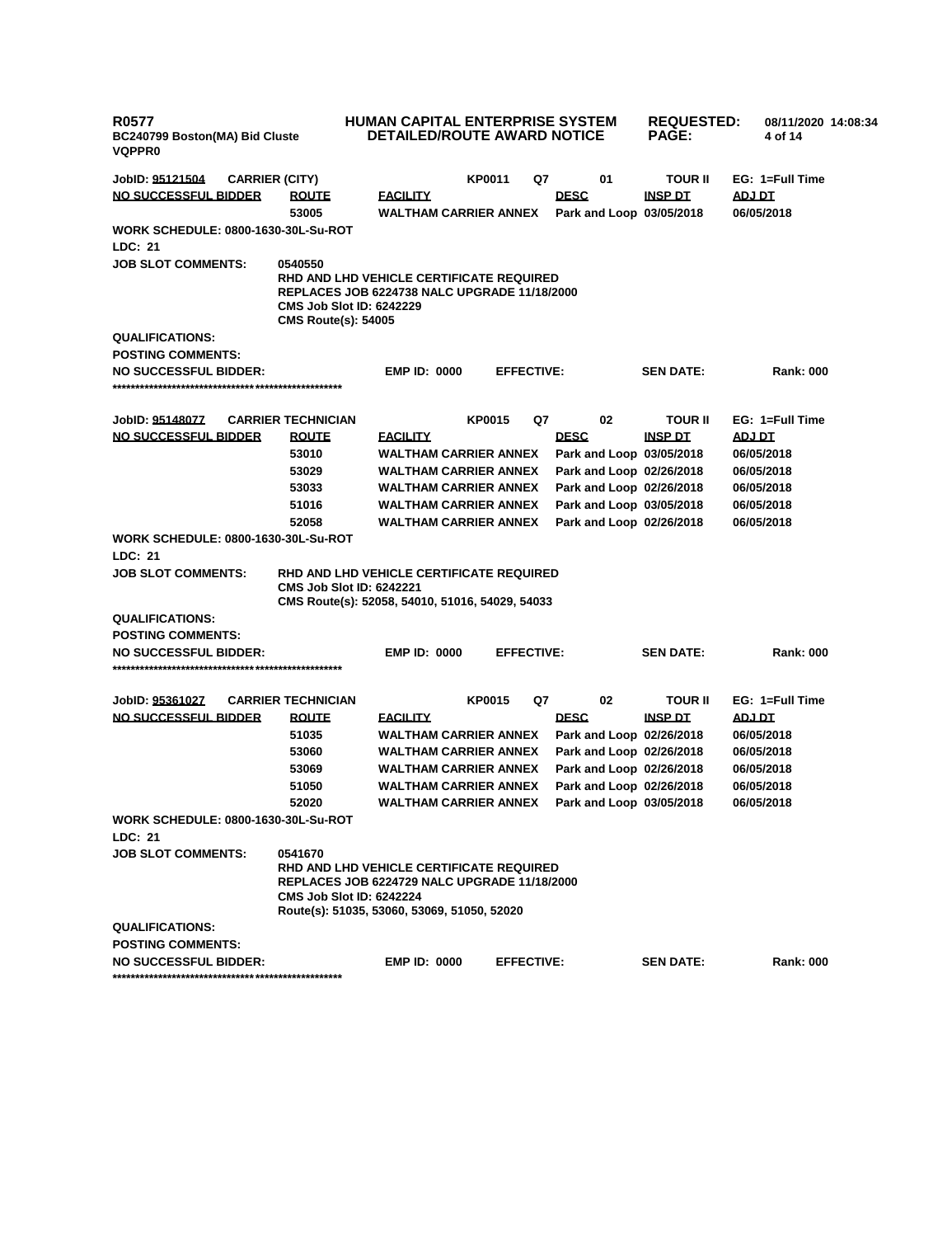| <b>R0577</b><br>BC240799 Boston(MA) Bid Cluste<br><b>VQPPR0</b> |  |                                                               | <b>HUMAN CAPITAL ENTERPRISE SYSTEM</b><br><b>REQUESTED:</b><br>08/11/2020 14:08:34<br>DETAILED/ROUTE AWARD NOTICE<br><b>PAGE:</b><br>5 of 14                                                       |               |                   |                                     |                  |                                |  |
|-----------------------------------------------------------------|--|---------------------------------------------------------------|----------------------------------------------------------------------------------------------------------------------------------------------------------------------------------------------------|---------------|-------------------|-------------------------------------|------------------|--------------------------------|--|
| JobID: 95379936                                                 |  | <b>CARRIER (CITY)</b>                                         |                                                                                                                                                                                                    | KP0011        | Q7                | 01                                  | <b>TOUR II</b>   | EG: 1=Full Time                |  |
| NO SUCCESSFUL BIDDER                                            |  | <b>ROUTE</b>                                                  | <b>FACILITY</b>                                                                                                                                                                                    |               |                   | <b>DESC</b>                         | <b>INSP DT</b>   | ADJ DT                         |  |
|                                                                 |  | 53038                                                         | <b>WALTHAM CARRIER ANNEX</b>                                                                                                                                                                       |               |                   | Park and Loop 02/26/2018            |                  | 06/05/2018                     |  |
| WORK SCHEDULE: 0800-1630-30L-Su-ROT<br>LDC: 21                  |  |                                                               |                                                                                                                                                                                                    |               |                   |                                     |                  |                                |  |
| <b>JOB SLOT COMMENTS:</b>                                       |  | 0540840                                                       |                                                                                                                                                                                                    |               |                   |                                     |                  |                                |  |
|                                                                 |  | <b>CMS Job Slot ID: 6242258</b><br><b>CMS Route(s): 54038</b> | <b>RHD &amp; LHD VEHICLE CERTIFICATE REQUIRED</b><br>REPLACES JOB 6224774 NALC UPGRADE 11/18/2000                                                                                                  |               |                   |                                     |                  |                                |  |
| <b>QUALIFICATIONS:</b>                                          |  |                                                               |                                                                                                                                                                                                    |               |                   |                                     |                  |                                |  |
| <b>POSTING COMMENTS:</b>                                        |  |                                                               |                                                                                                                                                                                                    |               |                   |                                     |                  |                                |  |
| <b>NO SUCCESSFUL BIDDER:</b>                                    |  |                                                               | <b>EMP ID: 0000</b>                                                                                                                                                                                |               | <b>EFFECTIVE:</b> |                                     | <b>SEN DATE:</b> | <b>Rank: 000</b>               |  |
|                                                                 |  |                                                               |                                                                                                                                                                                                    |               |                   |                                     |                  |                                |  |
| JobID: 95427049                                                 |  | <b>CARRIER TECHNICIAN</b>                                     |                                                                                                                                                                                                    | <b>KP0015</b> | Q7                | 02                                  | <b>TOUR II</b>   | EG: 1=Full Time                |  |
| <b>NO SUCCESSFUL BIDDER</b>                                     |  | <b>ROUTE</b>                                                  | <b>FACILITY</b>                                                                                                                                                                                    |               |                   | <b>DESC</b>                         | <b>INSP DT</b>   | <b>ADJ DT</b>                  |  |
|                                                                 |  | 72015                                                         | <b>WATERTOWN ANNEX</b>                                                                                                                                                                             |               |                   | Park and Loop 05/20/2019            |                  | 08/07/2019                     |  |
|                                                                 |  | 72023                                                         | <b>WATERTOWN ANNEX</b>                                                                                                                                                                             |               |                   | Park and Loop 05/20/2019            |                  | 08/07/2019                     |  |
|                                                                 |  | 72031                                                         | <b>WATERTOWN ANNEX</b>                                                                                                                                                                             |               |                   | Park and Loop 05/20/2019            |                  | 08/07/2019                     |  |
|                                                                 |  | 72043                                                         | <b>WATERTOWN ANNEX</b>                                                                                                                                                                             |               |                   | Park and Loop 05/13/2019            |                  | 08/07/2019                     |  |
|                                                                 |  | 72045                                                         | <b>WATERTOWN ANNEX</b>                                                                                                                                                                             |               |                   | Park and Loop 05/13/2019            |                  | 08/07/2019                     |  |
| <b>WORK SCHEDULE: 0800-1630-30L-Su-ROT</b><br>LDC: 21           |  |                                                               |                                                                                                                                                                                                    |               |                   |                                     |                  |                                |  |
| <b>JOB SLOT COMMENTS:</b>                                       |  | <b>CMS Job Slot ID: 6242361</b>                               | RHD AND LHD VEHICLE CERTIFICATE REQUIRED<br>ONE DAY UNASSIGNED - 1 1/2 TON LICENSE REQD.<br><b>REPLACES JOB 6224921 NALC UPGRADE 11/18/2000</b><br>CMS Route(s): 72045, 72043, 72031, 72023, 72015 |               |                   |                                     |                  |                                |  |
| <b>QUALIFICATIONS:</b>                                          |  |                                                               |                                                                                                                                                                                                    |               |                   |                                     |                  |                                |  |
| <b>POSTING COMMENTS:</b>                                        |  |                                                               |                                                                                                                                                                                                    |               |                   |                                     |                  |                                |  |
| <b>NO SUCCESSFUL BIDDER:</b>                                    |  |                                                               | <b>EMP ID: 0000</b>                                                                                                                                                                                |               | <b>EFFECTIVE:</b> |                                     | <b>SEN DATE:</b> | <b>Rank: 000</b>               |  |
| JobID: 95208461                                                 |  | <b>CARRIER TECHNICIAN</b>                                     |                                                                                                                                                                                                    | <b>KP0015</b> | Q7                | 02                                  | <b>TOUR II</b>   | EG: 1=Full Time                |  |
| <b>SENIOR BIDDER</b>                                            |  | <b>ROUTE</b>                                                  | <u>FACILITY</u>                                                                                                                                                                                    |               |                   | <b>DESC</b>                         | <b>INSP DT</b>   | <b>ADJ DT</b>                  |  |
|                                                                 |  | 93004                                                         | <b>WESTON</b>                                                                                                                                                                                      |               |                   | <b>Curbline</b><br><b>Motorized</b> | 03/07/2020       | 07/01/2020                     |  |
|                                                                 |  | 93007                                                         | <b>WESTON</b>                                                                                                                                                                                      |               |                   | <b>Curbline</b><br><b>Motorized</b> | 03/07/2020       | 07/01/2020                     |  |
|                                                                 |  | 93012                                                         | <b>WESTON</b>                                                                                                                                                                                      |               |                   | <b>Curbline</b><br><b>Motorized</b> | 03/07/2020       | 07/01/2020                     |  |
|                                                                 |  | 93011                                                         | <b>WESTON</b>                                                                                                                                                                                      |               |                   | <b>Curbline</b><br><b>Motorized</b> | 03/07/2020       | 07/01/2020                     |  |
|                                                                 |  | 93014                                                         | WESTON                                                                                                                                                                                             |               |                   | Curbline<br><b>Motorized</b>        | 03/07/2020       | 07/01/2020                     |  |
| <b>WORK SCHEDULE: 0730-1600-30L-Su-ROT</b><br><b>LDC: 21</b>    |  |                                                               |                                                                                                                                                                                                    |               |                   |                                     |                  |                                |  |
| <b>JOB SLOT COMMENTS:</b>                                       |  | 0930120<br><b>P/L 093</b>                                     | <b>RHD AND LHD VEHICLE CERTIFICATE REQUIRED</b><br><b>REPLACES JOB 6222359 NALC UPGRADE 11/18/2000</b><br>Route(s): 93012, 93004, 93007, 93011, 93014                                              |               |                   |                                     |                  |                                |  |
| <b>QUALIFICATIONS:</b>                                          |  |                                                               |                                                                                                                                                                                                    |               |                   |                                     |                  |                                |  |
| <b>POSTING COMMENTS:</b>                                        |  |                                                               |                                                                                                                                                                                                    |               |                   |                                     |                  |                                |  |
| <b>SENIOR BIDDER:</b>                                           |  | OSPINA, J                                                     | <b>EMP ID: 4833</b>                                                                                                                                                                                |               |                   | <b>EFFECTIVE: 08/29/2020</b>        |                  | SEN DATE: 08/31/2019 Rank: 014 |  |
|                                                                 |  |                                                               |                                                                                                                                                                                                    |               |                   |                                     |                  |                                |  |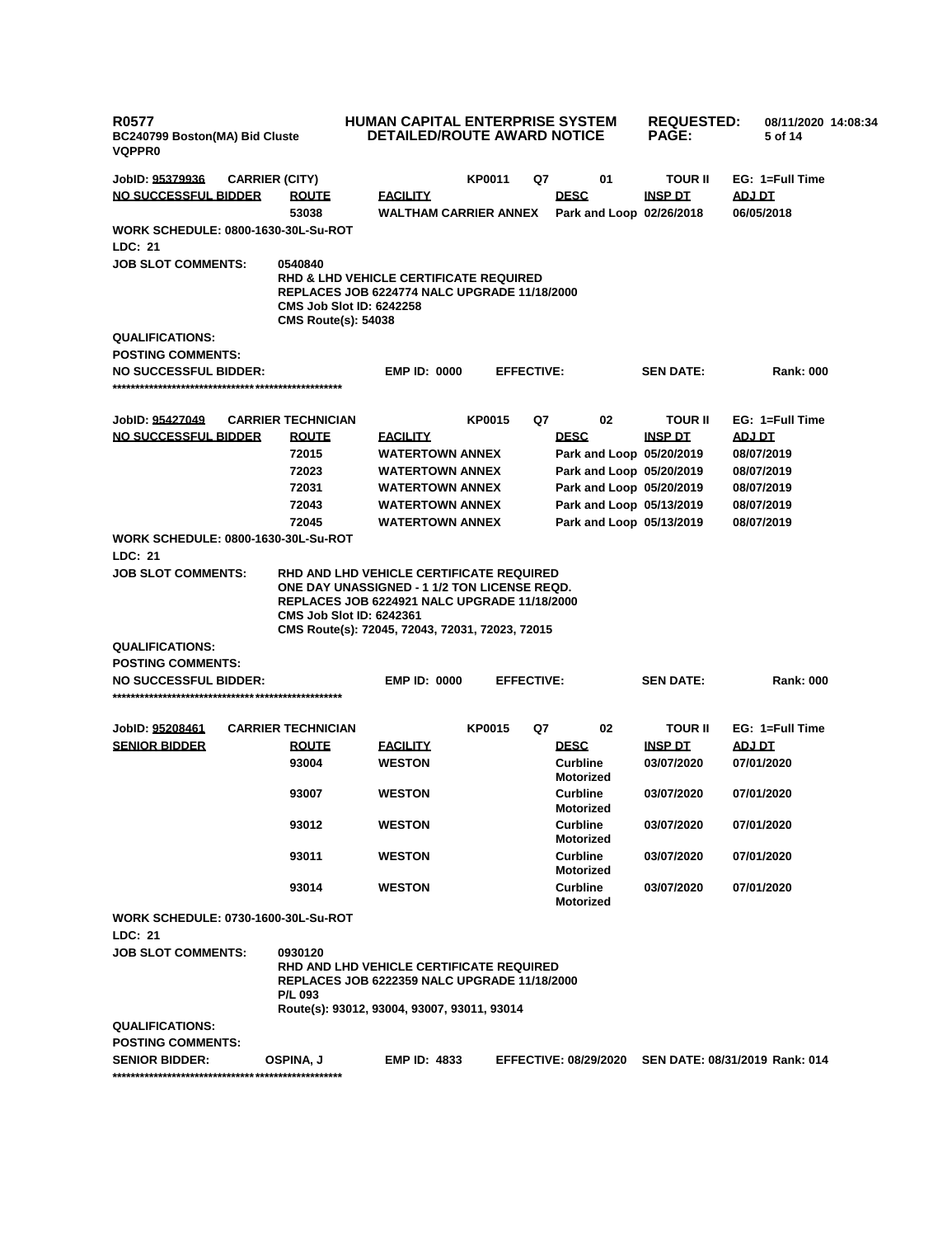| <b>R0577</b><br>BC240799 Boston(MA) Bid Cluste<br><b>VQPPR0</b> |                                                                          |                                                                                                                                                                                                                                                                               | <b>HUMAN CAPITAL ENTERPRISE SYSTEM</b><br><b>DETAILED/ROUTE AWARD NOTICE</b> |                   |                              | <b>REQUESTED:</b><br><b>PAGE:</b> | 08/11/2020 14:08:34<br>6 of 14 |  |
|-----------------------------------------------------------------|--------------------------------------------------------------------------|-------------------------------------------------------------------------------------------------------------------------------------------------------------------------------------------------------------------------------------------------------------------------------|------------------------------------------------------------------------------|-------------------|------------------------------|-----------------------------------|--------------------------------|--|
| JobID: <u>72395289</u>                                          | <b>CARRIER TECHNICIAN</b>                                                |                                                                                                                                                                                                                                                                               | KP0015                                                                       | Q7                | 02                           | <b>TOUR II</b>                    | EG: 1=Full Time                |  |
| <b>SUCCESSFUL BIDDER</b>                                        | <b>ROUTE</b>                                                             | <b>FACILITY</b>                                                                                                                                                                                                                                                               |                                                                              |                   | <b>DESC</b>                  | <b>INSP DT</b>                    | ADJ DT                         |  |
|                                                                 | 90022                                                                    | <b>BRAINTREE</b>                                                                                                                                                                                                                                                              |                                                                              |                   | Park and Loop 10/23/2017     |                                   | 12/23/2017                     |  |
|                                                                 | 90026                                                                    | <b>BRAINTREE</b>                                                                                                                                                                                                                                                              |                                                                              |                   | Park and Loop 10/23/2017     |                                   | 12/23/2017                     |  |
|                                                                 | 90031                                                                    | <b>BRAINTREE</b>                                                                                                                                                                                                                                                              |                                                                              |                   | Park and Loop 10/23/2017     |                                   | 12/23/2017                     |  |
| <b>WORK SCHEDULE: 0730-1600-30L-Su-ROT</b>                      |                                                                          |                                                                                                                                                                                                                                                                               |                                                                              |                   |                              |                                   |                                |  |
| LDC: 21                                                         |                                                                          |                                                                                                                                                                                                                                                                               |                                                                              |                   |                              |                                   |                                |  |
| <b>JOB SLOT COMMENTS:</b>                                       |                                                                          | RHD & LHD VEHICLE CERTIFICATE REQUIRED: ROUTES: 9022, 9026, 9031,9166,<br>9168; NORTH WEYMOUTH ROUTES: 9166 AND 9168; BASE ASSIGNMENT BRANTREE<br>DMU. Work schedule for North Weymouth Routes 7:30 -16:00 30L Sun-Rot. Work<br>schedule for Braintree 8:00-16:30 30L Sun-Rot |                                                                              |                   |                              |                                   |                                |  |
| <b>QUALIFICATIONS:</b>                                          |                                                                          |                                                                                                                                                                                                                                                                               |                                                                              |                   |                              |                                   |                                |  |
| <b>POSTING COMMENTS:</b>                                        |                                                                          |                                                                                                                                                                                                                                                                               |                                                                              |                   |                              |                                   |                                |  |
| <b>SUCCESSFUL BIDDER:</b>                                       | <b>GOLDSMITH, A</b>                                                      | <b>EMP ID: 1195</b>                                                                                                                                                                                                                                                           |                                                                              |                   | <b>EFFECTIVE: 08/29/2020</b> |                                   | SEN DATE: 02/03/2018 Rank: 026 |  |
| JobID: 95317674                                                 | <b>CARRIER (CITY)</b>                                                    |                                                                                                                                                                                                                                                                               | KP0011                                                                       | Q7                | 01                           | <b>TOUR II</b>                    | EG: 1=Full Time                |  |
| <b>SENIOR BIDDER</b>                                            | <b>ROUTE</b>                                                             | <b>FACILITY</b>                                                                                                                                                                                                                                                               |                                                                              |                   | <b>DESC</b>                  | <b>INSP DT</b>                    | ADJ DT                         |  |
|                                                                 | 35024                                                                    | <b>BRIGHTON</b>                                                                                                                                                                                                                                                               |                                                                              |                   | Foot                         | 02/06/2006                        | 08/04/2015                     |  |
| <b>WORK SCHEDULE: 0800-1630-30L-Su-ROT</b><br><b>LDC: 21</b>    |                                                                          |                                                                                                                                                                                                                                                                               |                                                                              |                   |                              |                                   |                                |  |
| <b>JOB SLOT COMMENTS:</b>                                       |                                                                          |                                                                                                                                                                                                                                                                               |                                                                              |                   |                              |                                   |                                |  |
|                                                                 | 0350380<br><b>CMS Job Slot ID: 6156186</b><br><b>CMS Route(s): 35024</b> | RHD AND LHD VEHICLE CERTIFICATE REQUIRED<br>REPLACES JOB 6221927 NALC UPGRADE 11/18/2000                                                                                                                                                                                      |                                                                              |                   |                              |                                   |                                |  |
| <b>QUALIFICATIONS:</b>                                          |                                                                          |                                                                                                                                                                                                                                                                               |                                                                              |                   |                              |                                   |                                |  |
| <b>POSTING COMMENTS:</b>                                        |                                                                          |                                                                                                                                                                                                                                                                               |                                                                              |                   |                              |                                   |                                |  |
| <b>SENIOR BIDDER:</b>                                           | <b>BEAMON, D</b>                                                         | <b>EMP ID: 7211</b>                                                                                                                                                                                                                                                           |                                                                              |                   | <b>EFFECTIVE: 08/29/2020</b> |                                   | SEN DATE: 06/20/2020 Rank: 010 |  |
| JobID: <u>70966229</u>                                          | <b>CARRIER (CITY)</b>                                                    |                                                                                                                                                                                                                                                                               | KP0011                                                                       | Q7                | 01                           | <b>TOUR II</b>                    | EG: 1=Full Time                |  |
| <b>SENIOR BIDDER</b>                                            | <b>ROUTE</b>                                                             | <b>FACILITY</b>                                                                                                                                                                                                                                                               |                                                                              |                   | <b>DESC</b>                  | <b>INSP DT</b>                    | <b>ADJ DT</b>                  |  |
|                                                                 | 36035                                                                    | HYDE PARK CARRIER ANNEX Park and Loop 04/22/2013                                                                                                                                                                                                                              |                                                                              |                   |                              |                                   | 07/02/2013                     |  |
| <b>WORK SCHEDULE: 0730-1600-30L-Su-ROT</b>                      |                                                                          |                                                                                                                                                                                                                                                                               |                                                                              |                   |                              |                                   |                                |  |
| LDC: 21                                                         |                                                                          |                                                                                                                                                                                                                                                                               |                                                                              |                   |                              |                                   |                                |  |
| <b>JOB SLOT COMMENTS:</b>                                       | <b>Route: 36035</b>                                                      |                                                                                                                                                                                                                                                                               |                                                                              |                   |                              |                                   |                                |  |
| <b>QUALIFICATIONS:</b>                                          | <b>LLV RHD</b>                                                           |                                                                                                                                                                                                                                                                               |                                                                              |                   |                              |                                   |                                |  |
| <b>POSTING COMMENTS:</b>                                        |                                                                          |                                                                                                                                                                                                                                                                               |                                                                              |                   |                              |                                   |                                |  |
| <b>SENIOR BIDDER:</b>                                           | HARVEY, S                                                                | <b>EMP ID: 7134</b>                                                                                                                                                                                                                                                           |                                                                              |                   | <b>EFFECTIVE: 08/29/2020</b> |                                   | SEN DATE: 06/06/2020 Rank: 002 |  |
|                                                                 |                                                                          |                                                                                                                                                                                                                                                                               |                                                                              |                   |                              |                                   |                                |  |
| JobID: 70986331                                                 | <b>CARRIER TECHNICIAN</b>                                                |                                                                                                                                                                                                                                                                               | KP0015                                                                       | Q7                | 02                           | <b>TOUR II</b>                    | EG: 1=Full Time                |  |
| <b>NO SUCCESSFUL BIDDER</b>                                     | <b>ROUTE</b>                                                             | <b>FACILITY</b>                                                                                                                                                                                                                                                               |                                                                              |                   | <b>DESC</b>                  | <b>INSP DT</b>                    | <b>ADJ DT</b>                  |  |
|                                                                 | 36041                                                                    | HYDE PARK CARRIER ANNEX Park and Loop 04/22/2013                                                                                                                                                                                                                              |                                                                              |                   |                              |                                   | 07/02/2013                     |  |
| <b>WORK SCHEDULE: 0730-1600-30L-Su-ROT</b>                      |                                                                          |                                                                                                                                                                                                                                                                               |                                                                              |                   |                              |                                   |                                |  |
| LDC: 21                                                         |                                                                          |                                                                                                                                                                                                                                                                               |                                                                              |                   |                              |                                   |                                |  |
| <b>JOB SLOT COMMENTS:</b>                                       |                                                                          | Dual Assgnt (Hyde Park 36044-36041, 36035, 36047 & W Roxbury 32036)                                                                                                                                                                                                           |                                                                              |                   |                              |                                   |                                |  |
| <b>QUALIFICATIONS:</b>                                          | <b>1/4-TON LHD</b><br>1/4-TON RHD                                        |                                                                                                                                                                                                                                                                               |                                                                              |                   |                              |                                   |                                |  |
| <b>POSTING COMMENTS:</b>                                        |                                                                          |                                                                                                                                                                                                                                                                               |                                                                              |                   |                              |                                   |                                |  |
| <b>NO SUCCESSFUL BIDDER:</b>                                    |                                                                          | <b>EMP ID: 0000</b>                                                                                                                                                                                                                                                           |                                                                              | <b>EFFECTIVE:</b> |                              | <b>SEN DATE:</b>                  | <b>Rank: 000</b>               |  |

**\*\*\*\*\*\*\*\*\*\*\*\*\*\*\*\*\*\*\*\*\*\*\*\*\*\*\*\*\*\*\*\*\*\*\*\*\*\*\*\*\*\*\*\*\*\*\*\*\*\***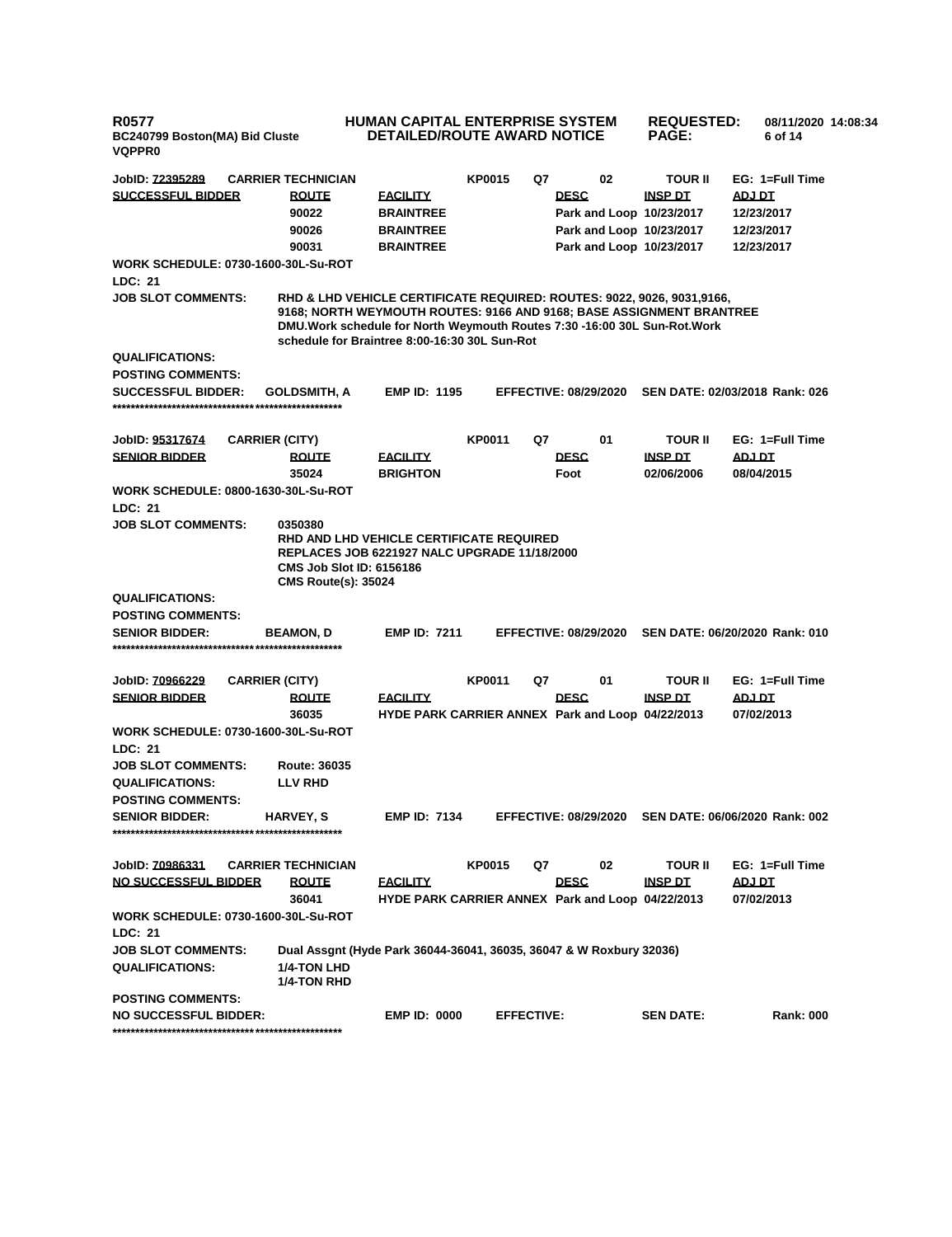| <b>R0577</b><br>BC240799 Boston(MA) Bid Cluste<br><b>VQPPR0</b> |                                                                          | <b>HUMAN CAPITAL ENTERPRISE SYSTEM</b><br><b>DETAILED/ROUTE AWARD NOTICE</b>                                                                                               |                                                                                                 |                              |                 | <b>REQUESTED:</b><br><b>PAGE:</b> | 08/11/2020 14:08:34<br>7 of 14 |
|-----------------------------------------------------------------|--------------------------------------------------------------------------|----------------------------------------------------------------------------------------------------------------------------------------------------------------------------|-------------------------------------------------------------------------------------------------|------------------------------|-----------------|-----------------------------------|--------------------------------|
| JobID: 95062515                                                 | <b>CARRIER (CITY)</b>                                                    |                                                                                                                                                                            | KP0011                                                                                          | Q7                           | 01              | <b>TOUR II</b>                    | EG: 1=Full Time                |
| NO SUCCESSFUL BIDDER                                            | <b>ROUTE</b>                                                             | <b>FACILITY</b>                                                                                                                                                            |                                                                                                 | <b>DESC</b>                  |                 | <b>INSP DT</b>                    | ADJ DT                         |
|                                                                 | 30026                                                                    | <b>JAMAICA PLAIN</b>                                                                                                                                                       |                                                                                                 | Foot                         |                 | 04/27/2019                        | 07/31/2019                     |
| WORK SCHEDULE: 0800-1630-30L-Su-ROT<br>LDC: 21                  |                                                                          |                                                                                                                                                                            |                                                                                                 |                              |                 |                                   |                                |
| <b>JOB SLOT COMMENTS:</b>                                       | 0300310<br><b>CMS Job Slot ID: 6241656</b><br><b>CMS Route(s): 30026</b> |                                                                                                                                                                            | RHD AND LHD VEHICLE CERTIFICATE REQUIRED<br><b>REPLACES JOB 6223815 NALC UPGRADE 11/18/2000</b> |                              |                 |                                   |                                |
| <b>QUALIFICATIONS:</b>                                          |                                                                          |                                                                                                                                                                            |                                                                                                 |                              |                 |                                   |                                |
| <b>POSTING COMMENTS:</b>                                        |                                                                          |                                                                                                                                                                            |                                                                                                 |                              |                 |                                   |                                |
| <b>NO SUCCESSFUL BIDDER:</b>                                    |                                                                          | <b>EMP ID: 0000</b>                                                                                                                                                        |                                                                                                 | <b>EFFECTIVE:</b>            |                 | <b>SEN DATE:</b>                  | <b>Rank: 000</b>               |
|                                                                 |                                                                          |                                                                                                                                                                            |                                                                                                 |                              |                 |                                   |                                |
| JobID: 95299921                                                 | <b>CARRIER TECHNICIAN</b>                                                |                                                                                                                                                                            | <b>KP0015</b>                                                                                   | Q7                           | 02              | <b>TOUR II</b>                    | EG: 1=Full Time                |
| <b>NO SUCCESSFUL BIDDER</b>                                     | <b>ROUTE</b>                                                             | <u>FACILITY</u>                                                                                                                                                            |                                                                                                 | <b>DESC</b>                  |                 | <b>INSP DT</b>                    | <b>ADJ DT</b>                  |
|                                                                 | 30007                                                                    | JAMAICA PLAIN                                                                                                                                                              |                                                                                                 | Foot                         |                 | 05/04/2019                        | 07/31/2019                     |
|                                                                 | 30016                                                                    | <b>JAMAICA PLAIN</b>                                                                                                                                                       |                                                                                                 | Foot                         |                 | 04/27/2019                        | 07/31/2019                     |
|                                                                 | 30018                                                                    | JAMAICA PLAIN                                                                                                                                                              |                                                                                                 | Foot                         |                 | 04/27/2019                        | 07/31/2019                     |
|                                                                 | 30027                                                                    | JAMAICA PLAIN                                                                                                                                                              |                                                                                                 | Foot                         |                 | 04/27/2019                        | 07/31/2019                     |
|                                                                 | 30001                                                                    | <b>JAMAICA PLAIN</b>                                                                                                                                                       |                                                                                                 | Foot                         |                 | 05/04/2019                        | 07/31/2019                     |
| WORK SCHEDULE: 0800-1630-30L-Su-ROT                             |                                                                          |                                                                                                                                                                            |                                                                                                 |                              |                 |                                   |                                |
| LDC: 21                                                         |                                                                          |                                                                                                                                                                            |                                                                                                 |                              |                 |                                   |                                |
| <b>JOB SLOT COMMENTS:</b>                                       | <b>CMS Job Slot ID: 6223836</b>                                          | RHD AND LHD VEHICLE CERTIFICATE REQUIRED<br>ROUTES: 30001, 30027, 30018, 30016, 30007                                                                                      |                                                                                                 |                              |                 |                                   |                                |
| <b>QUALIFICATIONS:</b>                                          |                                                                          |                                                                                                                                                                            |                                                                                                 |                              |                 |                                   |                                |
| <b>POSTING COMMENTS:</b>                                        |                                                                          |                                                                                                                                                                            |                                                                                                 |                              |                 |                                   |                                |
| <b>NO SUCCESSFUL BIDDER:</b>                                    |                                                                          | <b>EMP ID: 0000</b>                                                                                                                                                        |                                                                                                 | <b>EFFECTIVE:</b>            |                 | <b>SEN DATE:</b>                  | <b>Rank: 000</b>               |
|                                                                 |                                                                          |                                                                                                                                                                            |                                                                                                 |                              |                 |                                   |                                |
| JobID: 95313334                                                 | <b>CARRIER TECHNICIAN</b>                                                |                                                                                                                                                                            | <b>KP0015</b>                                                                                   | Q7                           | 02              | <b>TOUR II</b>                    | EG: 1=Full Time                |
| <b>SENIOR BIDDER</b>                                            | <b>ROUTE</b>                                                             | <u>FACILITY</u>                                                                                                                                                            |                                                                                                 | <b>DESC</b>                  |                 | <b>INSP DT</b>                    | <b>ADJ DT</b>                  |
|                                                                 | 26016                                                                    | MATTAPAN                                                                                                                                                                   |                                                                                                 | Foot                         |                 | 09/26/2011                        | 06/05/2012                     |
|                                                                 | 26013                                                                    | MATTAPAN                                                                                                                                                                   |                                                                                                 | Foot                         |                 | 02/28/2005                        | 01/25/2011                     |
|                                                                 | 26006                                                                    | MATTAPAN                                                                                                                                                                   |                                                                                                 |                              | <b>Dismount</b> | 02/28/2005                        | 06/05/2012                     |
|                                                                 | 26008                                                                    | MATTAPAN                                                                                                                                                                   |                                                                                                 | Foot                         |                 | 02/28/2005                        | 01/25/2011                     |
|                                                                 | 26021                                                                    | MATTAPAN                                                                                                                                                                   |                                                                                                 | Foot                         |                 | 02/28/2005                        | 06/05/2012                     |
| <b>WORK SCHEDULE: 0730-1600-30L-Su-ROT</b><br>LDC: 21           |                                                                          |                                                                                                                                                                            |                                                                                                 |                              |                 |                                   |                                |
| <b>JOB SLOT COMMENTS:</b>                                       |                                                                          | ROUTES 26016,26013,26006,26008,26021<br>LLV, 1.5 & 2 TON VEHICLE CERTIFICATION<br>RHD AND LHD VEHICLE CERTIFICATE REQUIRED<br>REPLACES JOB 6225145 NALC UPGRADE 11/18/2000 |                                                                                                 |                              |                 |                                   |                                |
| <b>QUALIFICATIONS:</b><br><b>POSTING COMMENTS:</b>              |                                                                          |                                                                                                                                                                            |                                                                                                 |                              |                 |                                   |                                |
| <b>SENIOR BIDDER:</b>                                           | HILL, L                                                                  | <b>EMP ID: 0993</b>                                                                                                                                                        |                                                                                                 | <b>EFFECTIVE: 08/29/2020</b> |                 |                                   | SEN DATE: 05/12/2018 Rank: 004 |
|                                                                 |                                                                          |                                                                                                                                                                            |                                                                                                 |                              |                 |                                   |                                |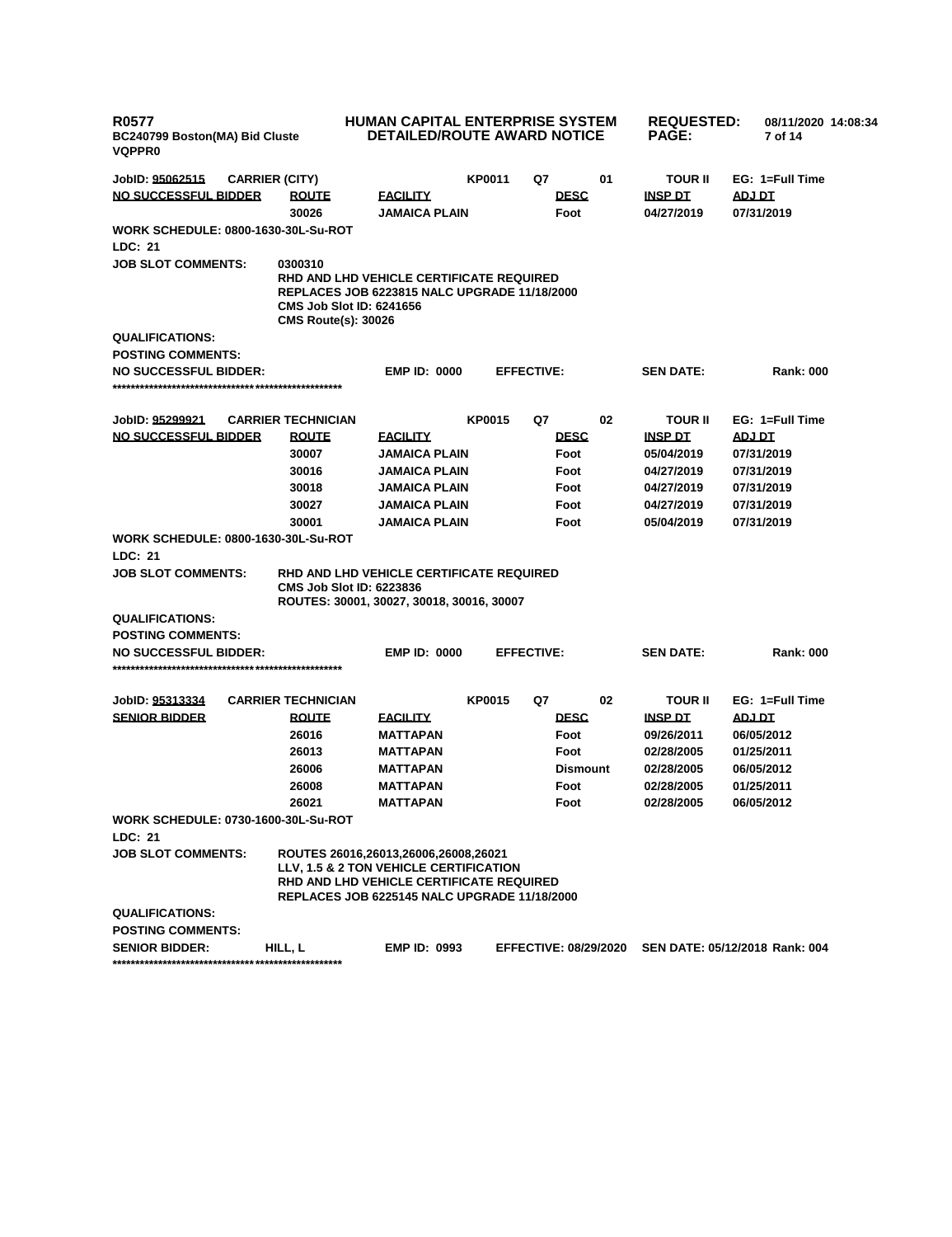# **HUMAN CAPITAL ENTERPRISE SYSTEM DETAILED/ROUTE AWARD NOTICE**

**REQUESTED: 08/11/2020 14:08:34 PAGE: 8 of 14** 

| JobID: <u>95208305</u>    | <b>CARRIER TECHNICIAN</b>                                                                                                                                                                                           |                                  | <b>KP0015</b> | Q7 | 02                           | <b>TOUR II</b>               | EG: 1=Full Time                |
|---------------------------|---------------------------------------------------------------------------------------------------------------------------------------------------------------------------------------------------------------------|----------------------------------|---------------|----|------------------------------|------------------------------|--------------------------------|
| <b>SENIOR BIDDER</b>      | <b>ROUTE</b>                                                                                                                                                                                                        | <b>EACILITY</b>                  |               |    | <b>DESC</b>                  | <b>INSP DT</b>               | ADJ DT                         |
|                           | 86002                                                                                                                                                                                                               | <b>MILTON</b>                    |               |    | <b>Dismount</b>              | 01/09/2006                   | 08/24/2011                     |
|                           | 86004                                                                                                                                                                                                               | <b>MILTON</b>                    |               |    | <b>Dismount</b>              | 05/09/2005                   | 08/24/2011                     |
|                           | 86009                                                                                                                                                                                                               | <b>MILTON</b>                    |               |    | <b>Dismount</b>              | 11/14/2012                   | 01/08/2013                     |
|                           | 86010                                                                                                                                                                                                               | <b>MILTON</b>                    |               |    | <b>Dismount</b>              | 11/14/2012                   | 01/08/2013                     |
|                           | 86021                                                                                                                                                                                                               | <b>MILTON</b>                    |               |    | <b>Dismount</b>              | 05/09/2005                   | 08/24/2011                     |
|                           | WORK SCHEDULE: 0800-1630-30L-Su-ROT                                                                                                                                                                                 |                                  |               |    |                              |                              |                                |
| <b>LDC: 21</b>            |                                                                                                                                                                                                                     |                                  |               |    |                              |                              |                                |
| <b>JOB SLOT COMMENTS:</b> | <b>RHD &amp; LHD VEHICLE CERTIFICATE REQUIRED</b><br>REPLACES JOB 6228546 NALC UPGRADE 11/18/2000<br><b>CMS Job Slot ID: 6243101</b><br>CMS Route(s): 86021, 86010, 86009, 86004, 86002                             |                                  |               |    |                              |                              |                                |
| <b>QUALIFICATIONS:</b>    |                                                                                                                                                                                                                     |                                  |               |    |                              |                              |                                |
| <b>POSTING COMMENTS:</b>  |                                                                                                                                                                                                                     |                                  |               |    |                              |                              |                                |
| <b>SENIOR BIDDER:</b>     | <b>GORSUCH, J</b>                                                                                                                                                                                                   | <b>EMP ID: 0943</b>              |               |    | <b>EFFECTIVE: 08/29/2020</b> |                              | SEN DATE: 02/01/2020 Rank: 054 |
|                           |                                                                                                                                                                                                                     |                                  |               |    |                              |                              |                                |
| JobID: 95167188           | <b>CARRIER TECHNICIAN</b>                                                                                                                                                                                           |                                  | <b>KP0015</b> | Q7 | 02                           | <b>TOUR II</b>               | EG: 1=Full Time                |
| <b>SENIOR BIDDER</b>      | <b>ROUTE</b>                                                                                                                                                                                                        | <b>FACILITY</b>                  |               |    | <b>DESC</b>                  | <b>INSP DT</b>               | <b>ADJ DT</b>                  |
|                           | 69005                                                                                                                                                                                                               | <b>QUINCY</b>                    |               |    | Foot                         | 05/08/2006                   | 09/11/2019                     |
|                           | 69051                                                                                                                                                                                                               | <b>QUINCY</b>                    |               |    | Foot                         | 05/01/2006                   | 09/11/2019                     |
|                           | 69019                                                                                                                                                                                                               | <b>QUINCY</b>                    |               |    | Park and Loop 05/08/2006     |                              | 09/11/2019                     |
|                           | 69042                                                                                                                                                                                                               | <b>QUINCY</b>                    |               |    | Foot                         | 03/26/2012                   | 09/11/2019                     |
|                           | <b>WORK SCHEDULE: 0800-1630-30L-Su-ROT</b>                                                                                                                                                                          |                                  |               |    |                              |                              |                                |
| LDC: 21                   |                                                                                                                                                                                                                     |                                  |               |    |                              |                              |                                |
| <b>JOB SLOT COMMENTS:</b> | report time 630 for 69068<br>RHD AND LHD VEHICLE CERTIFICATE REQUIRED<br><b>REPLACES JOB 6230076 NALC UPGRADE 11/18/2000</b><br><b>CMS Job Slot ID: 6243337</b><br>CMS Route(s): 690005, 69019, 69051, 69068, 69042 |                                  |               |    |                              |                              |                                |
| <b>QUALIFICATIONS:</b>    |                                                                                                                                                                                                                     |                                  |               |    |                              |                              |                                |
| <b>POSTING COMMENTS:</b>  |                                                                                                                                                                                                                     |                                  |               |    |                              |                              |                                |
| <b>SENIOR BIDDER:</b>     | <b>MCCLELLAND, N</b>                                                                                                                                                                                                | <b>EMP ID: 0529</b>              |               |    | <b>EFFECTIVE: 08/29/2020</b> |                              | SEN DATE: 07/06/2019 Rank: 002 |
|                           |                                                                                                                                                                                                                     |                                  |               |    |                              |                              |                                |
|                           |                                                                                                                                                                                                                     |                                  |               |    |                              |                              |                                |
| JobID: 95248411           | <b>CARRIER (CITY)</b>                                                                                                                                                                                               |                                  | <b>KP0011</b> | Q7 | 01                           | <b>TOUR II</b>               | EG: 1=Full Time                |
| <b>SENIOR BIDDER</b>      | <b>ROUTE</b><br>69054                                                                                                                                                                                               | <b>FACILITY</b><br><b>QUINCY</b> |               |    | <b>DESC</b><br>Foot          | <b>INSP DT</b><br>03/26/2012 | <b>ADJ DT</b><br>09/11/2019    |
|                           | <b>WORK SCHEDULE: 0800-1630-30L-Su-ROT</b>                                                                                                                                                                          |                                  |               |    |                              |                              |                                |
| LDC: 21                   |                                                                                                                                                                                                                     |                                  |               |    |                              |                              |                                |
| <b>JOB SLOT COMMENTS:</b> | RHD AND LHD VEHICLE CERTIFICATE REQUIRED<br><b>REPLACES JOB 6229395 NALC UPGRADE 11/18/2000</b><br><b>CMS Job Slot ID: 6243169</b><br><b>CMS Route(s): 69054</b>                                                    |                                  |               |    |                              |                              |                                |
| <b>QUALIFICATIONS:</b>    |                                                                                                                                                                                                                     |                                  |               |    |                              |                              |                                |
| <b>POSTING COMMENTS:</b>  |                                                                                                                                                                                                                     |                                  |               |    |                              |                              |                                |
| <b>SENIOR BIDDER:</b>     | McCarthy, J                                                                                                                                                                                                         | <b>EMP ID: 4097</b>              |               |    | <b>EFFECTIVE: 08/29/2020</b> |                              | SEN DATE: 05/17/2014 Rank: 028 |
|                           |                                                                                                                                                                                                                     |                                  |               |    |                              |                              |                                |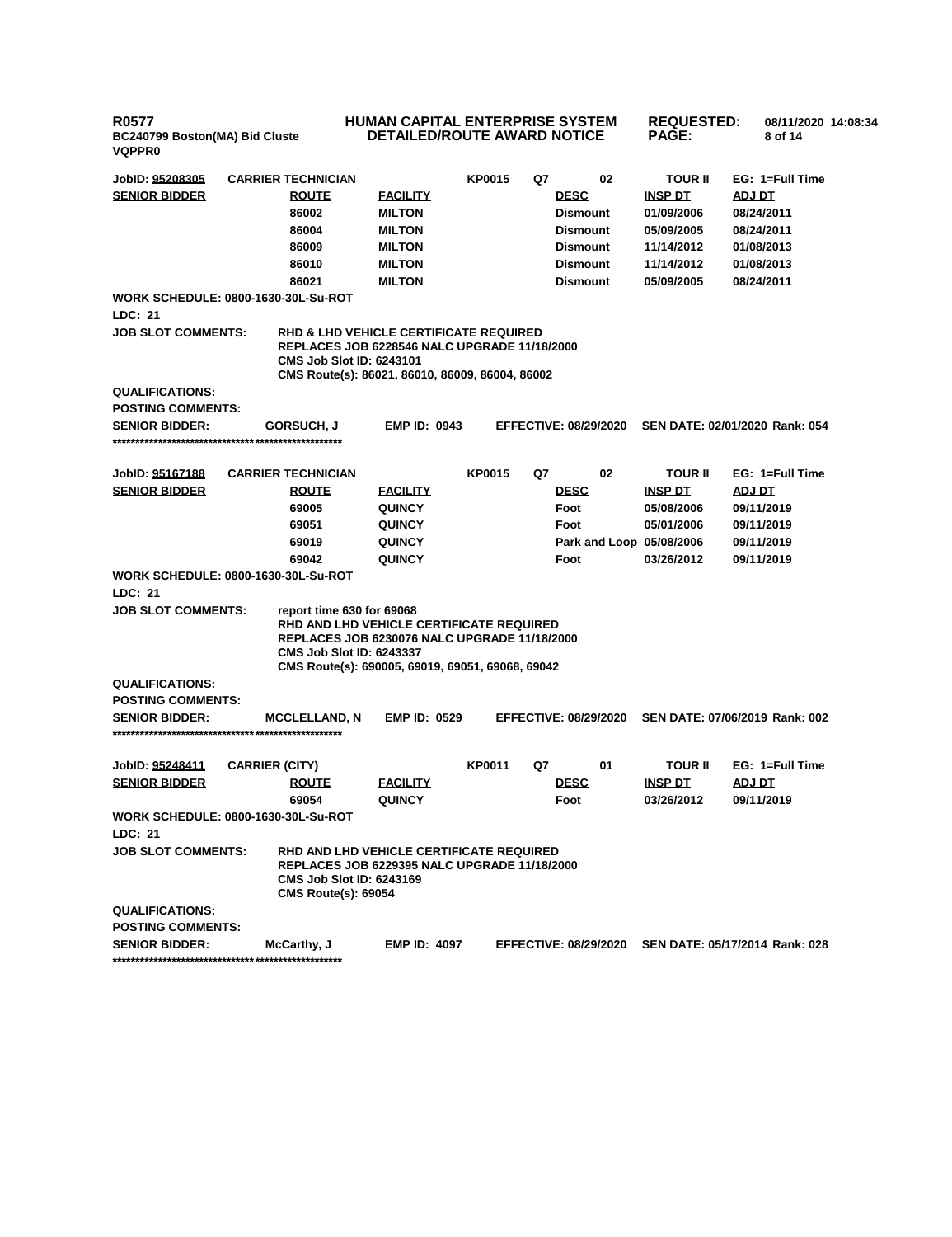### **HUMAN CAPITAL ENTERPRISE SYSTEM DETAILED/ROUTE AWARD NOTICE**

**REQUESTED: 08/11/2020 14:08:34 PAGE: 9 of 14** 

| <b>SENIOR BIDDER</b><br><b>ROUTE</b><br><b>DESC</b><br><b>INSP DT</b><br>ADJ DT<br><b>FACILITY</b><br>69017<br><b>QUINCY</b><br>Foot<br>03/26/2012<br>09/11/2019<br>69054<br><b>QUINCY</b><br>Foot<br>03/26/2012<br>09/11/2019<br>69057<br><b>QUINCY</b><br>Foot<br>05/08/2006<br>09/11/2019<br>69024<br><b>QUINCY</b><br>Park and Loop 03/26/2012<br>09/11/2019<br>69049<br><b>QUINCY</b><br>Foot<br>05/08/2006<br>09/11/2019<br><b>WORK SCHEDULE: 0800-1630-30L-Su-ROT</b><br>LDC: 21<br><b>JOB SLOT COMMENTS:</b><br>RHD AND LHD VEHICLE CERTIFICATE REQUIRED<br><b>REPLACES JOB 6230081 NALC UPGRADE 11/18/2000</b><br><b>CMS Job Slot ID: 6243342</b><br>CMS Route(s): 69057, 69024, 69054, 69017,69049<br><b>LAST RI 5/2006</b><br><b>QUALIFICATIONS:</b><br><b>POSTING COMMENTS:</b><br><b>EMP ID: 2911</b><br>SEN DATE: 11/09/2019 Rank: 022<br><b>SENIOR BIDDER:</b><br><b>WALKER, B</b><br><b>EFFECTIVE: 08/29/2020</b><br><b>KP0011</b><br>Q7<br>01<br>EG: 1=Full Time<br>JobID: 95223151<br><b>CARRIER (CITY)</b><br><b>TOUR II</b><br><b>DESC</b><br><b>SENIOR BIDDER</b><br>ADJ DT<br><b>ROUTE</b><br><b>FACILITY</b><br><b>INSP DT</b><br>76043<br><b>ARLINGTON</b><br>Park and Loop 03/25/2013<br>06/25/2013<br><b>WORK SCHEDULE: 0730-1600-30L-Su-ROT</b><br>LDC: 21<br><b>JOB SLOT COMMENTS:</b><br>0740910<br><b>RHD &amp; LHD VEHICLE CERT. REQUIRED</b><br>REPLACES JOB 6221464 NALC UPGRADE 11/18/2000<br><b>CMS Job Slot ID: 6150701</b><br><b>CMS Route(s): 74043</b><br><b>QUALIFICATIONS:</b><br><b>POSTING COMMENTS:</b><br><b>SENIOR BIDDER:</b><br><b>EMP ID: 0007</b><br><b>EFFECTIVE: 08/29/2020</b><br>SEN DATE: 06/20/2020 Rank: 002<br>TURNER, K<br>JobID: 95351811<br><b>CARRIER (CITY)</b><br><b>KP0011</b><br>Q7<br>01<br><b>TOUR II</b><br>EG: 1=Full Time<br><b>SENIOR BIDDER</b><br><b>DESC</b><br><b>FACILITY</b><br><b>INSP DT</b><br><b>TO LOA</b><br><b>ROUTE</b><br>51004<br><b>REVERE CARRIER ANNEX</b><br>05/08/2018<br>Park and Loop 02/05/2018<br><b>WORK SCHEDULE: 0800-1630-30L-Su-ROT</b><br><b>LDC: 21</b><br><b>JOB SLOT COMMENTS:</b><br>RHD AND LHD VEHICLE CERTIFICATE REQUIRED<br><b>JOB BEING HELD DUE TO ROUTE INSPECTIONS</b><br><b>P/L 251</b><br><b>CMS Job Slot ID: 6304665</b><br><b>CMS Route(s): 51004</b><br>QUALIFICATIONS:<br><b>POSTING COMMENTS:</b><br><b>EMP ID: 5237</b><br><b>EFFECTIVE: 08/29/2020</b><br>SEN DATE: 05/09/2020 Rank: 008<br><b>SENIOR BIDDER:</b><br><b>FERNANDES, S</b> | JobID: 95315215 | <b>CARRIER TECHNICIAN</b> | <b>KP0015</b> | Q7 | 02 | <b>TOUR II</b> | EG: 1=Full Time |
|-----------------------------------------------------------------------------------------------------------------------------------------------------------------------------------------------------------------------------------------------------------------------------------------------------------------------------------------------------------------------------------------------------------------------------------------------------------------------------------------------------------------------------------------------------------------------------------------------------------------------------------------------------------------------------------------------------------------------------------------------------------------------------------------------------------------------------------------------------------------------------------------------------------------------------------------------------------------------------------------------------------------------------------------------------------------------------------------------------------------------------------------------------------------------------------------------------------------------------------------------------------------------------------------------------------------------------------------------------------------------------------------------------------------------------------------------------------------------------------------------------------------------------------------------------------------------------------------------------------------------------------------------------------------------------------------------------------------------------------------------------------------------------------------------------------------------------------------------------------------------------------------------------------------------------------------------------------------------------------------------------------------------------------------------------------------------------------------------------------------------------------------------------------------------------------------------------------------------------------------------------------------------------------------------------------------------------------------------------------------------------------------------------------------------------------------------------------------------|-----------------|---------------------------|---------------|----|----|----------------|-----------------|
|                                                                                                                                                                                                                                                                                                                                                                                                                                                                                                                                                                                                                                                                                                                                                                                                                                                                                                                                                                                                                                                                                                                                                                                                                                                                                                                                                                                                                                                                                                                                                                                                                                                                                                                                                                                                                                                                                                                                                                                                                                                                                                                                                                                                                                                                                                                                                                                                                                                                       |                 |                           |               |    |    |                |                 |
|                                                                                                                                                                                                                                                                                                                                                                                                                                                                                                                                                                                                                                                                                                                                                                                                                                                                                                                                                                                                                                                                                                                                                                                                                                                                                                                                                                                                                                                                                                                                                                                                                                                                                                                                                                                                                                                                                                                                                                                                                                                                                                                                                                                                                                                                                                                                                                                                                                                                       |                 |                           |               |    |    |                |                 |
|                                                                                                                                                                                                                                                                                                                                                                                                                                                                                                                                                                                                                                                                                                                                                                                                                                                                                                                                                                                                                                                                                                                                                                                                                                                                                                                                                                                                                                                                                                                                                                                                                                                                                                                                                                                                                                                                                                                                                                                                                                                                                                                                                                                                                                                                                                                                                                                                                                                                       |                 |                           |               |    |    |                |                 |
|                                                                                                                                                                                                                                                                                                                                                                                                                                                                                                                                                                                                                                                                                                                                                                                                                                                                                                                                                                                                                                                                                                                                                                                                                                                                                                                                                                                                                                                                                                                                                                                                                                                                                                                                                                                                                                                                                                                                                                                                                                                                                                                                                                                                                                                                                                                                                                                                                                                                       |                 |                           |               |    |    |                |                 |
|                                                                                                                                                                                                                                                                                                                                                                                                                                                                                                                                                                                                                                                                                                                                                                                                                                                                                                                                                                                                                                                                                                                                                                                                                                                                                                                                                                                                                                                                                                                                                                                                                                                                                                                                                                                                                                                                                                                                                                                                                                                                                                                                                                                                                                                                                                                                                                                                                                                                       |                 |                           |               |    |    |                |                 |
|                                                                                                                                                                                                                                                                                                                                                                                                                                                                                                                                                                                                                                                                                                                                                                                                                                                                                                                                                                                                                                                                                                                                                                                                                                                                                                                                                                                                                                                                                                                                                                                                                                                                                                                                                                                                                                                                                                                                                                                                                                                                                                                                                                                                                                                                                                                                                                                                                                                                       |                 |                           |               |    |    |                |                 |
|                                                                                                                                                                                                                                                                                                                                                                                                                                                                                                                                                                                                                                                                                                                                                                                                                                                                                                                                                                                                                                                                                                                                                                                                                                                                                                                                                                                                                                                                                                                                                                                                                                                                                                                                                                                                                                                                                                                                                                                                                                                                                                                                                                                                                                                                                                                                                                                                                                                                       |                 |                           |               |    |    |                |                 |
|                                                                                                                                                                                                                                                                                                                                                                                                                                                                                                                                                                                                                                                                                                                                                                                                                                                                                                                                                                                                                                                                                                                                                                                                                                                                                                                                                                                                                                                                                                                                                                                                                                                                                                                                                                                                                                                                                                                                                                                                                                                                                                                                                                                                                                                                                                                                                                                                                                                                       |                 |                           |               |    |    |                |                 |
|                                                                                                                                                                                                                                                                                                                                                                                                                                                                                                                                                                                                                                                                                                                                                                                                                                                                                                                                                                                                                                                                                                                                                                                                                                                                                                                                                                                                                                                                                                                                                                                                                                                                                                                                                                                                                                                                                                                                                                                                                                                                                                                                                                                                                                                                                                                                                                                                                                                                       |                 |                           |               |    |    |                |                 |
|                                                                                                                                                                                                                                                                                                                                                                                                                                                                                                                                                                                                                                                                                                                                                                                                                                                                                                                                                                                                                                                                                                                                                                                                                                                                                                                                                                                                                                                                                                                                                                                                                                                                                                                                                                                                                                                                                                                                                                                                                                                                                                                                                                                                                                                                                                                                                                                                                                                                       |                 |                           |               |    |    |                |                 |
|                                                                                                                                                                                                                                                                                                                                                                                                                                                                                                                                                                                                                                                                                                                                                                                                                                                                                                                                                                                                                                                                                                                                                                                                                                                                                                                                                                                                                                                                                                                                                                                                                                                                                                                                                                                                                                                                                                                                                                                                                                                                                                                                                                                                                                                                                                                                                                                                                                                                       |                 |                           |               |    |    |                |                 |
|                                                                                                                                                                                                                                                                                                                                                                                                                                                                                                                                                                                                                                                                                                                                                                                                                                                                                                                                                                                                                                                                                                                                                                                                                                                                                                                                                                                                                                                                                                                                                                                                                                                                                                                                                                                                                                                                                                                                                                                                                                                                                                                                                                                                                                                                                                                                                                                                                                                                       |                 |                           |               |    |    |                |                 |
|                                                                                                                                                                                                                                                                                                                                                                                                                                                                                                                                                                                                                                                                                                                                                                                                                                                                                                                                                                                                                                                                                                                                                                                                                                                                                                                                                                                                                                                                                                                                                                                                                                                                                                                                                                                                                                                                                                                                                                                                                                                                                                                                                                                                                                                                                                                                                                                                                                                                       |                 |                           |               |    |    |                |                 |
|                                                                                                                                                                                                                                                                                                                                                                                                                                                                                                                                                                                                                                                                                                                                                                                                                                                                                                                                                                                                                                                                                                                                                                                                                                                                                                                                                                                                                                                                                                                                                                                                                                                                                                                                                                                                                                                                                                                                                                                                                                                                                                                                                                                                                                                                                                                                                                                                                                                                       |                 |                           |               |    |    |                |                 |
|                                                                                                                                                                                                                                                                                                                                                                                                                                                                                                                                                                                                                                                                                                                                                                                                                                                                                                                                                                                                                                                                                                                                                                                                                                                                                                                                                                                                                                                                                                                                                                                                                                                                                                                                                                                                                                                                                                                                                                                                                                                                                                                                                                                                                                                                                                                                                                                                                                                                       |                 |                           |               |    |    |                |                 |
|                                                                                                                                                                                                                                                                                                                                                                                                                                                                                                                                                                                                                                                                                                                                                                                                                                                                                                                                                                                                                                                                                                                                                                                                                                                                                                                                                                                                                                                                                                                                                                                                                                                                                                                                                                                                                                                                                                                                                                                                                                                                                                                                                                                                                                                                                                                                                                                                                                                                       |                 |                           |               |    |    |                |                 |
|                                                                                                                                                                                                                                                                                                                                                                                                                                                                                                                                                                                                                                                                                                                                                                                                                                                                                                                                                                                                                                                                                                                                                                                                                                                                                                                                                                                                                                                                                                                                                                                                                                                                                                                                                                                                                                                                                                                                                                                                                                                                                                                                                                                                                                                                                                                                                                                                                                                                       |                 |                           |               |    |    |                |                 |
|                                                                                                                                                                                                                                                                                                                                                                                                                                                                                                                                                                                                                                                                                                                                                                                                                                                                                                                                                                                                                                                                                                                                                                                                                                                                                                                                                                                                                                                                                                                                                                                                                                                                                                                                                                                                                                                                                                                                                                                                                                                                                                                                                                                                                                                                                                                                                                                                                                                                       |                 |                           |               |    |    |                |                 |
|                                                                                                                                                                                                                                                                                                                                                                                                                                                                                                                                                                                                                                                                                                                                                                                                                                                                                                                                                                                                                                                                                                                                                                                                                                                                                                                                                                                                                                                                                                                                                                                                                                                                                                                                                                                                                                                                                                                                                                                                                                                                                                                                                                                                                                                                                                                                                                                                                                                                       |                 |                           |               |    |    |                |                 |
|                                                                                                                                                                                                                                                                                                                                                                                                                                                                                                                                                                                                                                                                                                                                                                                                                                                                                                                                                                                                                                                                                                                                                                                                                                                                                                                                                                                                                                                                                                                                                                                                                                                                                                                                                                                                                                                                                                                                                                                                                                                                                                                                                                                                                                                                                                                                                                                                                                                                       |                 |                           |               |    |    |                |                 |
|                                                                                                                                                                                                                                                                                                                                                                                                                                                                                                                                                                                                                                                                                                                                                                                                                                                                                                                                                                                                                                                                                                                                                                                                                                                                                                                                                                                                                                                                                                                                                                                                                                                                                                                                                                                                                                                                                                                                                                                                                                                                                                                                                                                                                                                                                                                                                                                                                                                                       |                 |                           |               |    |    |                |                 |
|                                                                                                                                                                                                                                                                                                                                                                                                                                                                                                                                                                                                                                                                                                                                                                                                                                                                                                                                                                                                                                                                                                                                                                                                                                                                                                                                                                                                                                                                                                                                                                                                                                                                                                                                                                                                                                                                                                                                                                                                                                                                                                                                                                                                                                                                                                                                                                                                                                                                       |                 |                           |               |    |    |                |                 |
|                                                                                                                                                                                                                                                                                                                                                                                                                                                                                                                                                                                                                                                                                                                                                                                                                                                                                                                                                                                                                                                                                                                                                                                                                                                                                                                                                                                                                                                                                                                                                                                                                                                                                                                                                                                                                                                                                                                                                                                                                                                                                                                                                                                                                                                                                                                                                                                                                                                                       |                 |                           |               |    |    |                |                 |
|                                                                                                                                                                                                                                                                                                                                                                                                                                                                                                                                                                                                                                                                                                                                                                                                                                                                                                                                                                                                                                                                                                                                                                                                                                                                                                                                                                                                                                                                                                                                                                                                                                                                                                                                                                                                                                                                                                                                                                                                                                                                                                                                                                                                                                                                                                                                                                                                                                                                       |                 |                           |               |    |    |                |                 |
|                                                                                                                                                                                                                                                                                                                                                                                                                                                                                                                                                                                                                                                                                                                                                                                                                                                                                                                                                                                                                                                                                                                                                                                                                                                                                                                                                                                                                                                                                                                                                                                                                                                                                                                                                                                                                                                                                                                                                                                                                                                                                                                                                                                                                                                                                                                                                                                                                                                                       |                 |                           |               |    |    |                |                 |
|                                                                                                                                                                                                                                                                                                                                                                                                                                                                                                                                                                                                                                                                                                                                                                                                                                                                                                                                                                                                                                                                                                                                                                                                                                                                                                                                                                                                                                                                                                                                                                                                                                                                                                                                                                                                                                                                                                                                                                                                                                                                                                                                                                                                                                                                                                                                                                                                                                                                       |                 |                           |               |    |    |                |                 |
|                                                                                                                                                                                                                                                                                                                                                                                                                                                                                                                                                                                                                                                                                                                                                                                                                                                                                                                                                                                                                                                                                                                                                                                                                                                                                                                                                                                                                                                                                                                                                                                                                                                                                                                                                                                                                                                                                                                                                                                                                                                                                                                                                                                                                                                                                                                                                                                                                                                                       |                 |                           |               |    |    |                |                 |
|                                                                                                                                                                                                                                                                                                                                                                                                                                                                                                                                                                                                                                                                                                                                                                                                                                                                                                                                                                                                                                                                                                                                                                                                                                                                                                                                                                                                                                                                                                                                                                                                                                                                                                                                                                                                                                                                                                                                                                                                                                                                                                                                                                                                                                                                                                                                                                                                                                                                       |                 |                           |               |    |    |                |                 |
|                                                                                                                                                                                                                                                                                                                                                                                                                                                                                                                                                                                                                                                                                                                                                                                                                                                                                                                                                                                                                                                                                                                                                                                                                                                                                                                                                                                                                                                                                                                                                                                                                                                                                                                                                                                                                                                                                                                                                                                                                                                                                                                                                                                                                                                                                                                                                                                                                                                                       |                 |                           |               |    |    |                |                 |
|                                                                                                                                                                                                                                                                                                                                                                                                                                                                                                                                                                                                                                                                                                                                                                                                                                                                                                                                                                                                                                                                                                                                                                                                                                                                                                                                                                                                                                                                                                                                                                                                                                                                                                                                                                                                                                                                                                                                                                                                                                                                                                                                                                                                                                                                                                                                                                                                                                                                       |                 |                           |               |    |    |                |                 |
|                                                                                                                                                                                                                                                                                                                                                                                                                                                                                                                                                                                                                                                                                                                                                                                                                                                                                                                                                                                                                                                                                                                                                                                                                                                                                                                                                                                                                                                                                                                                                                                                                                                                                                                                                                                                                                                                                                                                                                                                                                                                                                                                                                                                                                                                                                                                                                                                                                                                       |                 |                           |               |    |    |                |                 |
|                                                                                                                                                                                                                                                                                                                                                                                                                                                                                                                                                                                                                                                                                                                                                                                                                                                                                                                                                                                                                                                                                                                                                                                                                                                                                                                                                                                                                                                                                                                                                                                                                                                                                                                                                                                                                                                                                                                                                                                                                                                                                                                                                                                                                                                                                                                                                                                                                                                                       |                 |                           |               |    |    |                |                 |
|                                                                                                                                                                                                                                                                                                                                                                                                                                                                                                                                                                                                                                                                                                                                                                                                                                                                                                                                                                                                                                                                                                                                                                                                                                                                                                                                                                                                                                                                                                                                                                                                                                                                                                                                                                                                                                                                                                                                                                                                                                                                                                                                                                                                                                                                                                                                                                                                                                                                       |                 |                           |               |    |    |                |                 |
|                                                                                                                                                                                                                                                                                                                                                                                                                                                                                                                                                                                                                                                                                                                                                                                                                                                                                                                                                                                                                                                                                                                                                                                                                                                                                                                                                                                                                                                                                                                                                                                                                                                                                                                                                                                                                                                                                                                                                                                                                                                                                                                                                                                                                                                                                                                                                                                                                                                                       |                 |                           |               |    |    |                |                 |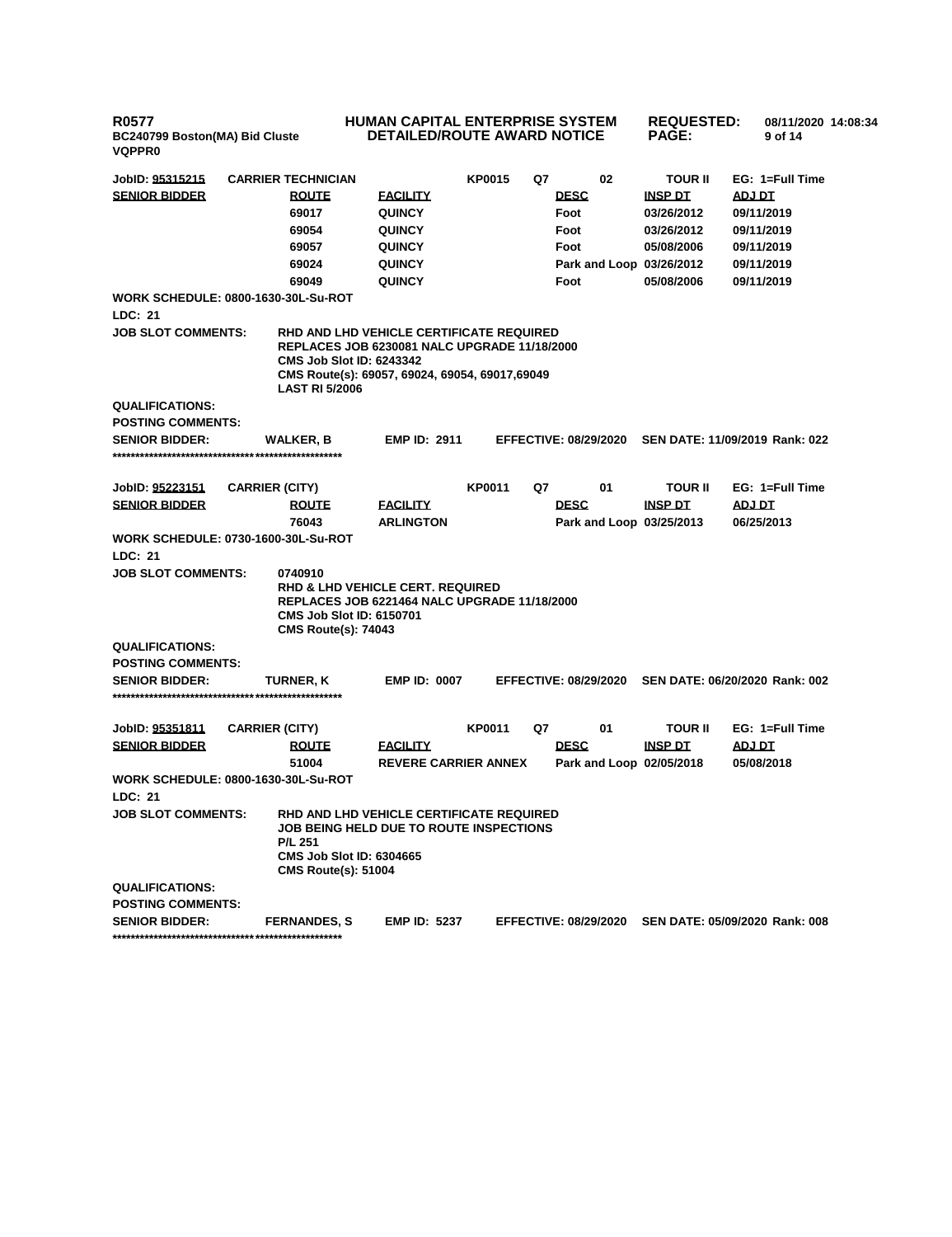#### **HUMAN CAPITAL ENTERPRISE SYSTEM DETAILED/ROUTE AWARD NOTICE REQUESTED: 08/11/2020 14:08:34 PAGE: 10 of 14**

| JobID: 95428461                            | <b>CARRIER TECHNICIAN</b>                                                                                                                                                                       |                                   | <b>KP0015</b>     | Q7 |                     | 02 | <b>TOUR II</b>               | EG: 1=Full Time      |
|--------------------------------------------|-------------------------------------------------------------------------------------------------------------------------------------------------------------------------------------------------|-----------------------------------|-------------------|----|---------------------|----|------------------------------|----------------------|
| NO SUCCESSFUL BIDDER                       | <b>ROUTE</b>                                                                                                                                                                                    | <b>FACILITY</b>                   |                   |    | <b>DESC</b>         |    | <b>INSP DT</b>               | ADJ DT               |
|                                            | 51015                                                                                                                                                                                           | <b>REVERE CARRIER ANNEX</b>       |                   |    |                     |    | Park and Loop 02/05/2018     | 05/08/2018           |
|                                            | 51024                                                                                                                                                                                           | <b>REVERE CARRIER ANNEX</b>       |                   |    |                     |    | Park and Loop 02/05/2018     | 05/08/2018           |
|                                            | 51029                                                                                                                                                                                           | <b>REVERE CARRIER ANNEX</b>       |                   |    |                     |    | Park and Loop 02/05/2018     | 05/08/2018           |
|                                            | 51022                                                                                                                                                                                           | <b>REVERE CARRIER ANNEX</b>       |                   |    |                     |    | Park and Loop 02/05/2018     | 05/08/2018           |
|                                            | 51046                                                                                                                                                                                           | <b>REVERE CARRIER ANNEX</b>       |                   |    |                     |    | Park and Loop 02/05/2018     | 05/08/2018           |
| <b>WORK SCHEDULE: 0800-1630-30L-Su-ROT</b> |                                                                                                                                                                                                 |                                   |                   |    |                     |    |                              |                      |
| <b>LDC: 21</b>                             |                                                                                                                                                                                                 |                                   |                   |    |                     |    |                              |                      |
| <b>JOB SLOT COMMENTS:</b>                  | RHD AND LHD VEHICLE CERTIFICATE REQUIRED<br><b>CMS Job Slot ID: 6304669</b><br>CMS Route(s): 51022, 51029, 51024, 51015, 51046                                                                  |                                   |                   |    |                     |    |                              |                      |
| <b>QUALIFICATIONS:</b>                     |                                                                                                                                                                                                 |                                   |                   |    |                     |    |                              |                      |
| <b>POSTING COMMENTS:</b>                   |                                                                                                                                                                                                 |                                   |                   |    |                     |    |                              |                      |
| <b>NO SUCCESSFUL BIDDER:</b>               |                                                                                                                                                                                                 | <b>EMP ID: 0000</b>               | <b>EFFECTIVE:</b> |    |                     |    | <b>SEN DATE:</b>             | <b>Rank: 000</b>     |
|                                            |                                                                                                                                                                                                 |                                   |                   |    |                     |    |                              |                      |
|                                            |                                                                                                                                                                                                 |                                   |                   |    |                     |    |                              |                      |
| JobID: 95074531                            | <b>CARRIER TECHNICIAN</b>                                                                                                                                                                       |                                   | <b>KP0015</b>     | Q7 |                     | 02 | <b>TOUR II</b>               | EG: 1=Full Time      |
| NO SUCCESSFUL BIDDER                       | <b>ROUTE</b>                                                                                                                                                                                    | <b>EACILITY</b>                   |                   |    | <b>DESC</b>         |    | <b>INSP DT</b>               | ADJ DT               |
|                                            | 55004                                                                                                                                                                                           | <b>MEDFORD</b>                    |                   |    | Foot                |    | 01/22/2018                   | 04/10/2018           |
|                                            | 55018                                                                                                                                                                                           | <b>MEDFORD</b>                    |                   |    | Foot                |    | 01/22/2018                   | 04/10/2018           |
|                                            | 55033                                                                                                                                                                                           | <b>MEDFORD</b>                    |                   |    | Foot                |    | 01/29/2018                   | 04/10/2018           |
|                                            | 55045                                                                                                                                                                                           | <b>MEDFORD</b>                    |                   |    | Foot                |    | 01/29/2018                   | 04/10/2018           |
|                                            | 55014                                                                                                                                                                                           | <b>MEDFORD</b>                    |                   |    | Foot                |    | 01/22/2018                   | 04/10/2018           |
| <b>WORK SCHEDULE: 0800-1630-30L-Su-ROT</b> |                                                                                                                                                                                                 |                                   |                   |    |                     |    |                              |                      |
| LDC: 21                                    |                                                                                                                                                                                                 |                                   |                   |    |                     |    |                              |                      |
| <b>JOB SLOT COMMENTS:</b>                  | 0550440<br>RHD AND LHD VEHICLE CERTIFICATE REQUIRED<br><b>CONVERSION DUE TO NALC AGREEMENT 11/18/2000</b><br><b>CMS Job Slot ID: 6224289</b><br>CMS Route(s): 55004, 55018, 55014, 55033, 55045 |                                   |                   |    |                     |    |                              |                      |
| QUALIFICATIONS:                            |                                                                                                                                                                                                 |                                   |                   |    |                     |    |                              |                      |
| <b>POSTING COMMENTS:</b>                   |                                                                                                                                                                                                 |                                   |                   |    |                     |    |                              |                      |
| <b>NO SUCCESSFUL BIDDER:</b>               |                                                                                                                                                                                                 | <b>EMP ID: 0000</b>               | <b>EFFECTIVE:</b> |    |                     |    | <b>SEN DATE:</b>             | <b>Rank: 000</b>     |
|                                            |                                                                                                                                                                                                 |                                   |                   |    |                     |    |                              |                      |
|                                            |                                                                                                                                                                                                 |                                   |                   |    |                     |    |                              |                      |
| JobID: 95103908<br><b>CARRIER (CITY)</b>   |                                                                                                                                                                                                 |                                   | <b>KP0011</b>     | Q7 |                     | 01 | <b>TOUR II</b>               | EG: 1=Full Time      |
| NO SUCCESSFUL BIDDER                       | <b>ROUTE</b><br>55013                                                                                                                                                                           | <b>FACILITY</b><br><b>MEDFORD</b> |                   |    | <b>DESC</b><br>Foot |    | <b>INSP DT</b><br>01/22/2018 | ADJ DT<br>04/10/2018 |
| <b>WORK SCHEDULE: 0800-1630-30L-Su-ROT</b> |                                                                                                                                                                                                 |                                   |                   |    |                     |    |                              |                      |
| LDC: 21                                    |                                                                                                                                                                                                 |                                   |                   |    |                     |    |                              |                      |
| <b>JOB SLOT COMMENTS:</b>                  | RHD and LHD Veicle Certificate Required due to NALC Agreement.                                                                                                                                  |                                   |                   |    |                     |    |                              |                      |
| <b>QUALIFICATIONS:</b>                     |                                                                                                                                                                                                 |                                   |                   |    |                     |    |                              |                      |
| <b>POSTING COMMENTS:</b>                   |                                                                                                                                                                                                 |                                   |                   |    |                     |    |                              |                      |
| <b>NO SUCCESSFUL BIDDER:</b>               |                                                                                                                                                                                                 | <b>EMP ID: 0000</b>               | <b>EFFECTIVE:</b> |    |                     |    | <b>SEN DATE:</b>             | <b>Rank: 000</b>     |
|                                            |                                                                                                                                                                                                 |                                   |                   |    |                     |    |                              |                      |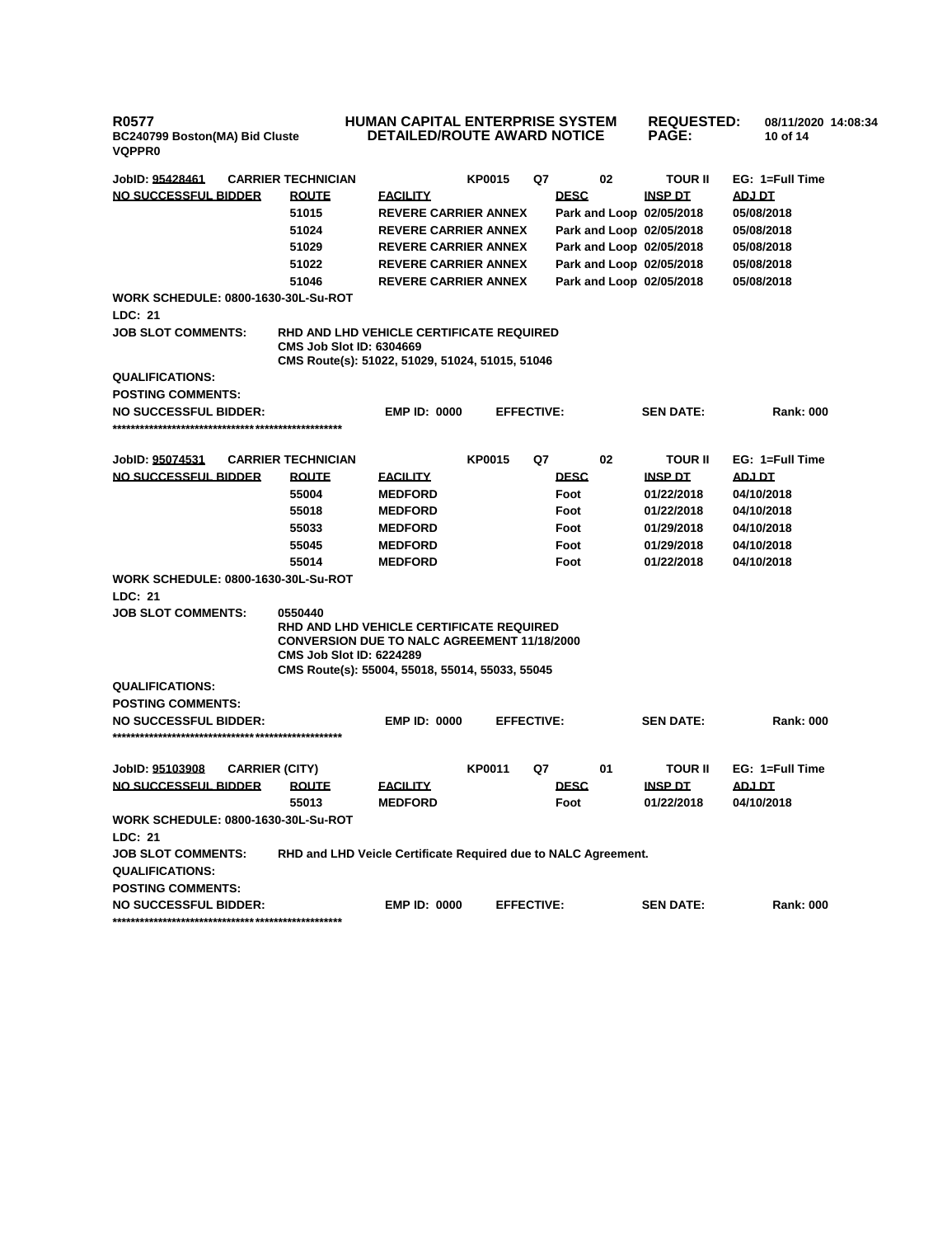| <b>R0577</b><br>BC240799 Boston(MA) Bid Cluste<br><b>VQPPR0</b> |                                                                          | <b>HUMAN CAPITAL ENTERPRISE SYSTEM</b><br><b>DETAILED/ROUTE AWARD NOTICE</b>                                                                                     |               |                   |                                         | <b>REQUESTED:</b><br><b>PAGE:</b> | 08/11/2020 14:08:34<br>11 of 14 |
|-----------------------------------------------------------------|--------------------------------------------------------------------------|------------------------------------------------------------------------------------------------------------------------------------------------------------------|---------------|-------------------|-----------------------------------------|-----------------------------------|---------------------------------|
| JobID: 95236944<br><b>CARRIER (CITY)</b>                        |                                                                          |                                                                                                                                                                  | <b>KP0011</b> | Q7                | 01                                      | <b>TOUR II</b>                    | EG: 1=Full Time                 |
| NO SUCCESSFUL BIDDER                                            | <b>ROUTE</b><br>55031                                                    | <b>FACILITY</b><br><b>MEDFORD</b>                                                                                                                                |               |                   | <b>DESC</b><br>Foot                     | <b>INSP DT</b><br>01/22/2018      | ADJ DT<br>04/10/2018            |
| <b>WORK SCHEDULE: 0800-1630-30L-Su-ROT</b>                      |                                                                          |                                                                                                                                                                  |               |                   |                                         |                                   |                                 |
| LDC: 23                                                         |                                                                          |                                                                                                                                                                  |               |                   |                                         |                                   |                                 |
| <b>JOB SLOT COMMENTS:</b>                                       | 0550720<br><b>CMS Job Slot ID: 6241852</b><br><b>CMS Route(s): 55031</b> | <b>RHD AND LHD VEHICLE CERTIFICATE REQUIRED</b><br><b>REPLACES JOB 6224196 NALC UPGRADE 11/18/2000</b>                                                           |               |                   |                                         |                                   |                                 |
| <b>QUALIFICATIONS:</b>                                          |                                                                          |                                                                                                                                                                  |               |                   |                                         |                                   |                                 |
| <b>POSTING COMMENTS:</b>                                        |                                                                          |                                                                                                                                                                  |               |                   |                                         |                                   |                                 |
| <b>NO SUCCESSFUL BIDDER:</b>                                    |                                                                          | <b>EMP ID: 0000</b>                                                                                                                                              |               | <b>EFFECTIVE:</b> |                                         | <b>SEN DATE:</b>                  | <b>Rank: 000</b>                |
| JobID: 95087342                                                 | <b>CARRIER TECHNICIAN</b>                                                |                                                                                                                                                                  | <b>KP0015</b> | Q7                | 02                                      | <b>TOUR II</b>                    | EG: 1=Full Time                 |
| <b>SENIOR BIDDER</b>                                            | <b>ROUTE</b><br>80021                                                    | <b>FACILITY</b><br><b>STONEHAM</b>                                                                                                                               |               |                   | <b>DESC</b><br>Park and Loop 04/23/2007 | <b>INSP DT</b>                    | <b>ADJ DT</b><br>03/22/2011     |
|                                                                 | 80022                                                                    | <b>STONEHAM</b>                                                                                                                                                  |               |                   | Park and Loop 04/23/2007                |                                   | 03/22/2011                      |
|                                                                 | 80023                                                                    | <b>STONEHAM</b>                                                                                                                                                  |               |                   | Park and Loop 04/23/2007                |                                   | 03/22/2011                      |
|                                                                 | 80024                                                                    | <b>STONEHAM</b>                                                                                                                                                  |               |                   | Park and Loop 04/07/2003                |                                   | 06/04/2003                      |
|                                                                 | 80008                                                                    | <b>STONEHAM</b>                                                                                                                                                  |               |                   | Park and Loop 04/23/2007                |                                   | 03/22/2011                      |
| <b>WORK SCHEDULE: 0730-1600-30L-Su-ROT</b><br>LDC: 21           |                                                                          |                                                                                                                                                                  |               |                   |                                         |                                   |                                 |
| <b>JOB SLOT COMMENTS:</b>                                       | 0800090<br><b>CMS Job Slot ID: 6242426</b>                               | RHD AND LHD VEHICLE CERTIFICATE REQUIRED<br><b>REPLACES JOB 6225199 NALC UPGRADE 11/18/2000</b><br>CMS Route(s): 80021, 80022, 80023, 80012, 80006               |               |                   |                                         |                                   |                                 |
| <b>QUALIFICATIONS:</b>                                          |                                                                          |                                                                                                                                                                  |               |                   |                                         |                                   |                                 |
| <b>POSTING COMMENTS:</b>                                        |                                                                          |                                                                                                                                                                  |               |                   |                                         |                                   |                                 |
| <b>SENIOR BIDDER:</b>                                           | Dineen, J                                                                | <b>EMP ID: 0971</b>                                                                                                                                              |               |                   | <b>EFFECTIVE: 08/29/2020</b>            |                                   | SEN DATE: 11/22/1997 Rank: 046  |
| JobID: 95104622                                                 | <b>CARRIER TECHNICIAN</b>                                                |                                                                                                                                                                  | <b>KP0015</b> | Q7                | 02                                      | <b>TOUR II</b>                    | EG: 1=Full Time                 |
| <b>NO SUCCESSFUL BIDDER</b>                                     | <b>ROUTE</b>                                                             | <b>FACILITY</b>                                                                                                                                                  |               |                   | <b>DESC</b>                             | <b>INSP DT</b>                    | <u>ADJ DT</u>                   |
|                                                                 | 16002                                                                    | <b>BACK BAY CARRIER ANNEX</b>                                                                                                                                    |               |                   | Foot                                    | 05/21/2018                        | 08/14/2018                      |
|                                                                 | 16003                                                                    | <b>BACK BAY CARRIER ANNEX</b>                                                                                                                                    |               |                   | Foot                                    | 05/21/2018                        | 08/14/2018                      |
|                                                                 | 16031                                                                    | <b>BACK BAY CARRIER ANNEX</b>                                                                                                                                    |               |                   | Foot                                    | 05/21/2018                        | 08/14/2018                      |
|                                                                 | 16045                                                                    | <b>BACK BAY CARRIER ANNEX</b>                                                                                                                                    |               |                   | Foot                                    | 05/21/2018                        | 08/14/2018                      |
|                                                                 | 16036                                                                    | <b>BACK BAY CARRIER ANNEX</b>                                                                                                                                    |               |                   | Foot                                    | 05/21/2018                        | 08/14/2018                      |
| <b>WORK SCHEDULE: 0800-1630-30L-Su-ROT</b><br>LDC: 21           |                                                                          |                                                                                                                                                                  |               |                   |                                         |                                   |                                 |
| <b>JOB SLOT COMMENTS:</b>                                       | 1170014<br>RI 6/18/03<br><b>CMS Job Slot ID: 6152013</b>                 | <b>RHD AND LHD VEHICLE CERTIFICATE REQUIRED</b><br><b>REPLACES JOB 6221565 NALC UPGRADE 11/18/2000</b><br>CMS Route(s): 16031, 16045, 16036, 16007, 16003, 16002 |               |                   |                                         |                                   |                                 |
| <b>QUALIFICATIONS:</b>                                          |                                                                          |                                                                                                                                                                  |               |                   |                                         |                                   |                                 |
| <b>POSTING COMMENTS:</b>                                        |                                                                          |                                                                                                                                                                  |               |                   |                                         |                                   |                                 |
| <b>NO SUCCESSFUL BIDDER:</b>                                    |                                                                          | <b>EMP ID: 0000</b>                                                                                                                                              |               | <b>EFFECTIVE:</b> |                                         | <b>SEN DATE:</b>                  | <b>Rank: 000</b>                |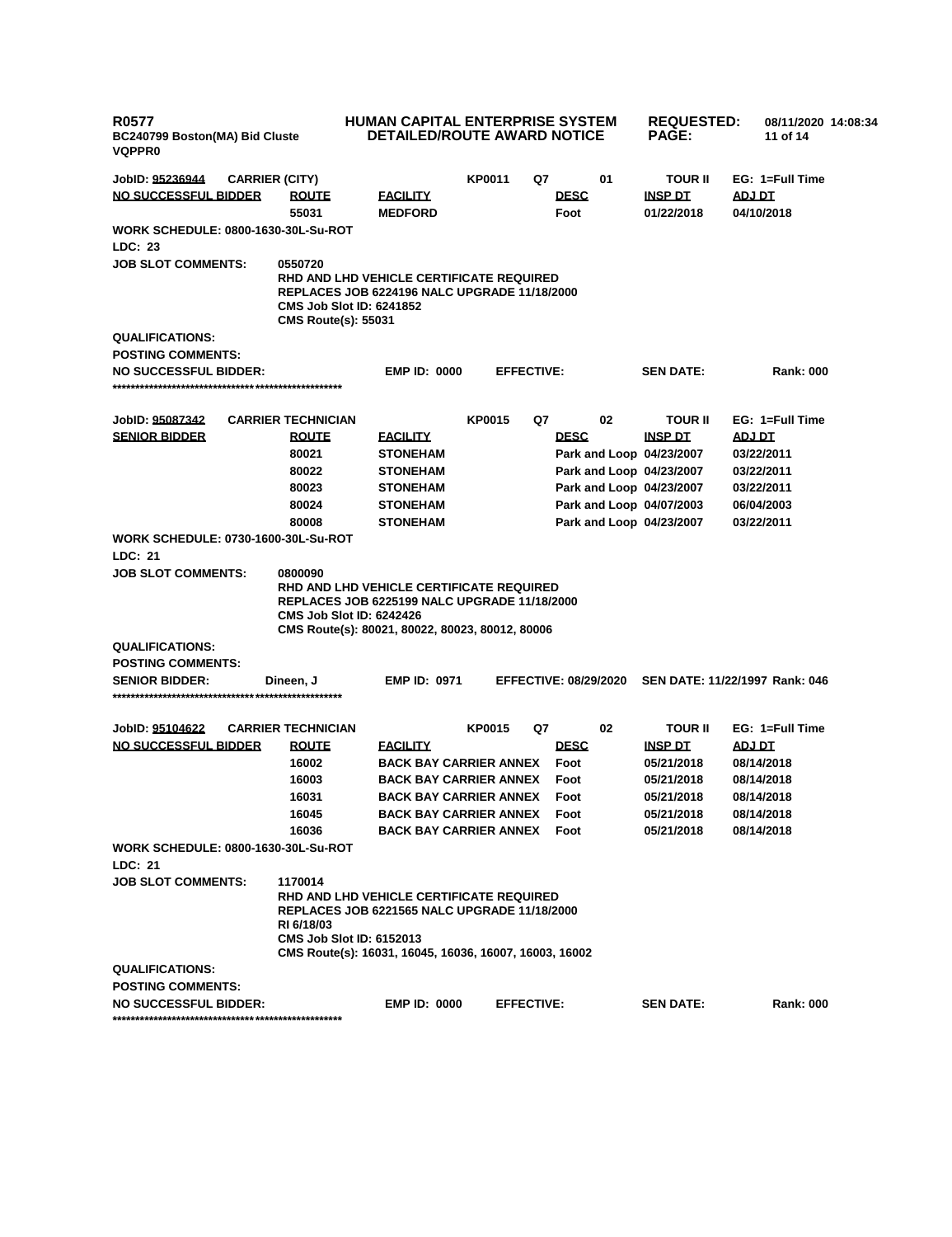**R0577 BC240799 Boston(MA) Bid Cluste VQPPR0 HUMAN CAPITAL ENTERPRISE SYSTEM DETAILED/ROUTE AWARD NOTICE REQUESTED: PAGE: 08/11/2020 14:08:34 12 of 14 JobID: 95204595 CARRIER (CITY) KP0011 Q7 01 TOUR II EG: 1=Full Time NO SUCCESSFUL BIDDER ROUTE FACILITY DESC INSP DT ADJ DT 16042 BACK BAY CARRIER ANNEX Foot 05/21/2018 08/14/2018 WORK SCHEDULE: 0800-1630-30L-Su-ROT LDC: 21 JOB SLOT COMMENTS: QUALIFICATIONS: POSTING COMMENTS: NO SUCCESSFUL BIDDER: EMP ID: 0000 EFFECTIVE: SEN DATE: Rank: 000 \*\*\*\*\*\*\*\*\*\*\*\*\*\*\*\*\*\*\*\*\*\*\*\*\*\*\*\*\*\*\*\*\*\*\*\*\*\*\*\*\*\*\*\*\*\*\*\*\*\* JobID: 95385001 CARRIER (CITY) KP0011 Q7 01 TOUR II EG: 1=Full Time NO SUCCESSFUL BIDDER ROUTE FACILITY DESC INSP DT ADJ DT 16005 BACK BAY CARRIER ANNEX Foot 05/21/2018 08/14/2018 WORK SCHEDULE: 0800-1630-30L-Su-ROT LDC: 21 JOB SLOT COMMENTS: 1170024 RHD AND LHD VEHICLE CERTIFICATE RQUIRED REPLACES JOB 6221545 NALC UPGRADE 11/18/2000 CMS Job Slot ID: 6151108 CMS Route(s): 16005 QUALIFICATIONS: POSTING COMMENTS: NO SUCCESSFUL BIDDER: EMP ID: 0000 EFFECTIVE: SEN DATE: Rank: 000 \*\*\*\*\*\*\*\*\*\*\*\*\*\*\*\*\*\*\*\*\*\*\*\*\*\*\*\*\*\*\*\*\*\*\*\*\*\*\*\*\*\*\*\*\*\*\*\*\*\* JobID: 95407927 CARRIER (CITY) KP0011 Q7 01 TOUR II EG: 1=Full Time SENIOR BIDDER ROUTE FACILITY DESC INSP DT ADJ DT 24019 DORCHESTER CENTER Foot 10/15/2007 07/10/2019 WORK SCHEDULE: 0730-1600-30L-Su-ROT LDC: 21 JOB SLOT COMMENTS: RHD AND LHD VEHICLE CERTIFICATE REQUIRED REPLACES JOB 6224598 NALC UPGRADE 11/18/2000 P/L 024 CMS Job Slot ID: 6242129 CMS Route(s): 24019 QUALIFICATIONS: POSTING COMMENTS: SENIOR BIDDER: FLAHERTY, T EMP ID: 3552 EFFECTIVE: 08/29/2020 SEN DATE: 05/09/2020 Rank: 026 \*\*\*\*\*\*\*\*\*\*\*\*\*\*\*\*\*\*\*\*\*\*\*\*\*\*\*\*\*\*\*\*\*\*\*\*\*\*\*\*\*\*\*\*\*\*\*\*\*\* JobID: 95099343 CARRIER (CITY) KP0011 Q7 01 TOUR II EG: 1=Full Time NO SUCCESSFUL BIDDER ROUTE FACILITY DESC INSP DT ADJ DT 10040 FORT POINT Foot 09/18/2006 11/14/2017 WORK SCHEDULE: 0700-1530-30L-Sa-SuS LDC: 21 JOB SLOT COMMENTS: RHD AND LHD VEHICLE CERTIFICATE REQUIRED SATURDAY ASSIGNMENT ROUTE 10040 (5.27), BREAKS (.33), ROUTE 10037, (2.40) SATURDAY ASSIGNMENT 8.00 - SET 2 STAFFING PACKAGE 12/06 CMS Job Slot ID: 6241945 CMS Route(s): 10040 QUALIFICATIONS: POSTING COMMENTS: NO SUCCESSFUL BIDDER: EMP ID: 0000 EFFECTIVE: SEN DATE: Rank: 000 \*\*\*\*\*\*\*\*\*\*\*\*\*\*\*\*\*\*\*\*\*\*\*\*\*\*\*\*\*\*\*\*\*\*\*\*\*\*\*\*\*\*\*\*\*\*\*\*\*\*** CANCELLED CANCELLED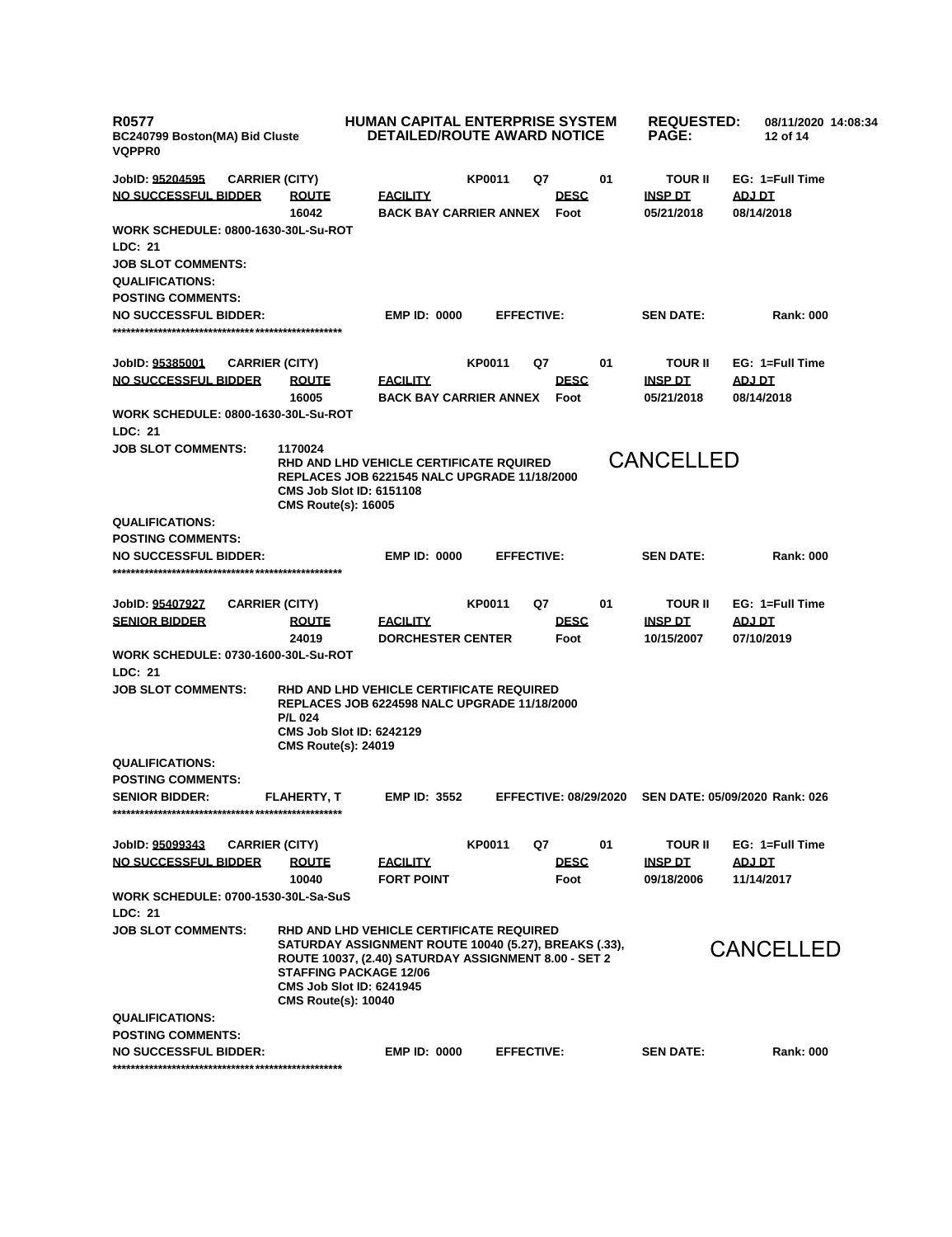| <b>R0577</b><br>BC240799 Boston(MA) Bid Cluste<br><b>VQPPR0</b> |  |                                                                                                                                                                  |                                                                                                 | HUMAN CAPITAL ENTERPRISE SYSTEM<br><b>REQUESTED:</b><br>08/11/2020 14:08:34<br><b>DETAILED/ROUTE AWARD NOTICE</b><br><b>PAGE:</b><br>13 of 14 |                              |             |    |                          |                                |
|-----------------------------------------------------------------|--|------------------------------------------------------------------------------------------------------------------------------------------------------------------|-------------------------------------------------------------------------------------------------|-----------------------------------------------------------------------------------------------------------------------------------------------|------------------------------|-------------|----|--------------------------|--------------------------------|
| JobID: <u>95343717</u>                                          |  | <b>CARRIER (CITY)</b>                                                                                                                                            |                                                                                                 | KP0011                                                                                                                                        | Q7                           |             | 01 | <b>TOUR II</b>           | EG: 1=Full Time                |
| NO SUCCESSFUL BIDDER                                            |  | <b>ROUTE</b>                                                                                                                                                     | <b>FACILITY</b><br><b>KENMORE</b>                                                               |                                                                                                                                               |                              | <b>DESC</b> |    | <b>INSP DT</b>           | <b>ADJ DT</b>                  |
| <b>WORK SCHEDULE: 0830-1700-30L-Su-ROT</b><br><b>LDC: 23</b>    |  |                                                                                                                                                                  |                                                                                                 |                                                                                                                                               |                              |             |    | <b>CANCELLED</b>         |                                |
| <b>JOB SLOT COMMENTS:</b>                                       |  | HUB RUN MON-FRI; FENWAY INTEROFFICE; EXPRESS MAIL; 1:00PM COLLECTION;<br>4:00PM COLLECTION TRUCK 73                                                              |                                                                                                 |                                                                                                                                               |                              |             |    |                          |                                |
| <b>QUALIFICATIONS:</b>                                          |  |                                                                                                                                                                  |                                                                                                 |                                                                                                                                               |                              |             |    |                          |                                |
| <b>POSTING COMMENTS:</b>                                        |  |                                                                                                                                                                  |                                                                                                 |                                                                                                                                               |                              |             |    |                          |                                |
| <b>NO SUCCESSFUL BIDDER:</b>                                    |  |                                                                                                                                                                  | <b>EMP ID: 0000</b>                                                                             |                                                                                                                                               | <b>EFFECTIVE:</b>            |             |    | <b>SEN DATE:</b>         | <b>Rank: 000</b>               |
|                                                                 |  |                                                                                                                                                                  |                                                                                                 |                                                                                                                                               |                              |             |    |                          |                                |
| JobID: <u>95216163</u>                                          |  | <b>CARRIER (CITY)</b>                                                                                                                                            |                                                                                                 | KP0011                                                                                                                                        | Q7                           |             | 01 | <b>TOUR II</b>           | EG: 1=Full Time                |
| <b>SENIOR BIDDER</b>                                            |  | <b>ROUTE</b>                                                                                                                                                     | <b>FACILITY</b>                                                                                 |                                                                                                                                               |                              | <b>DESC</b> |    | <b>INSP DT</b>           | ADJ DT                         |
|                                                                 |  | 19033                                                                                                                                                            | <b>ROXBURY</b>                                                                                  |                                                                                                                                               |                              |             |    | Park and Loop 04/30/2018 | 09/11/2018                     |
| <b>WORK SCHEDULE: 0800-1630-30L-Su-ROT</b><br>LDC: 21           |  |                                                                                                                                                                  |                                                                                                 |                                                                                                                                               |                              |             |    |                          |                                |
| <b>JOB SLOT COMMENTS:</b>                                       |  | RHD AND LHD VEHICLE CERTIFICATE REQUIRED<br><b>REPLACES JOB 6224638 NALC UPGRADE 11/18/2000</b><br><b>CMS Job Slot ID: 6242156</b><br><b>CMS Route(s): 19033</b> |                                                                                                 |                                                                                                                                               |                              |             |    |                          |                                |
| <b>QUALIFICATIONS:</b>                                          |  |                                                                                                                                                                  |                                                                                                 |                                                                                                                                               |                              |             |    |                          |                                |
| <b>POSTING COMMENTS:</b>                                        |  |                                                                                                                                                                  |                                                                                                 |                                                                                                                                               |                              |             |    |                          |                                |
| <b>SENIOR BIDDER:</b>                                           |  | <b>CARDONA, N</b>                                                                                                                                                | <b>EMP ID: 3930</b>                                                                             |                                                                                                                                               | <b>EFFECTIVE: 08/29/2020</b> |             |    |                          | SEN DATE: 05/09/2020 Rank: 020 |
|                                                                 |  |                                                                                                                                                                  |                                                                                                 |                                                                                                                                               |                              |             |    |                          |                                |
| JobID: <u>95285175</u>                                          |  | <b>CARRIER TECHNICIAN</b>                                                                                                                                        |                                                                                                 | KP0015                                                                                                                                        | Q7                           |             | 02 | <b>TOUR II</b>           | EG: 1=Full Time                |
| <b>SENIOR BIDDER</b>                                            |  | <b>ROUTE</b>                                                                                                                                                     | <b>FACILITY</b>                                                                                 |                                                                                                                                               |                              | <b>DESC</b> |    | <b>INSP DT</b>           | <b>ADJ DT</b>                  |
|                                                                 |  | 21050                                                                                                                                                            | <b>ROXBURY</b>                                                                                  |                                                                                                                                               |                              | Foot        |    | 05/14/2018               | 09/11/2018                     |
|                                                                 |  | 21046                                                                                                                                                            | <b>ROXBURY</b>                                                                                  |                                                                                                                                               |                              | Foot        |    | 05/14/2018               | 09/11/2018                     |
|                                                                 |  | 21049                                                                                                                                                            | <b>ROXBURY</b>                                                                                  |                                                                                                                                               |                              | Foot        |    | 05/14/2018               | 09/11/2018                     |
|                                                                 |  | 21044                                                                                                                                                            | <b>ROXBURY</b>                                                                                  |                                                                                                                                               |                              | Foot        |    | 05/07/2018               | 09/11/2018                     |
|                                                                 |  | 21051                                                                                                                                                            | <b>ROXBURY</b>                                                                                  |                                                                                                                                               |                              | Foot        |    | 05/07/2018               | 09/11/2018                     |
| <b>WORK SCHEDULE: 0800-1630-30L-Su-ROT</b>                      |  |                                                                                                                                                                  |                                                                                                 |                                                                                                                                               |                              |             |    |                          |                                |
| LDC: 21                                                         |  |                                                                                                                                                                  |                                                                                                 |                                                                                                                                               |                              |             |    |                          |                                |
| <b>JOB SLOT COMMENTS:</b>                                       |  | RI 1/2003; rhd/lhd vehicle cert<br>ROUTES: 21050, 21046, 21049, 21044, 21051                                                                                     |                                                                                                 |                                                                                                                                               |                              |             |    |                          |                                |
| <b>QUALIFICATIONS:</b>                                          |  |                                                                                                                                                                  |                                                                                                 |                                                                                                                                               |                              |             |    |                          |                                |
| <b>POSTING COMMENTS:</b>                                        |  |                                                                                                                                                                  |                                                                                                 |                                                                                                                                               |                              |             |    |                          |                                |
| <b>SENIOR BIDDER:</b>                                           |  | <b>VICTORIN, V</b>                                                                                                                                               | <b>EMP ID: 2752</b>                                                                             |                                                                                                                                               | <b>EFFECTIVE: 08/29/2020</b> |             |    |                          | SEN DATE: 06/20/2020 Rank: 004 |
|                                                                 |  |                                                                                                                                                                  |                                                                                                 |                                                                                                                                               |                              |             |    |                          |                                |
| JobID: 95180367                                                 |  | <b>CARRIER (CITY)</b>                                                                                                                                            |                                                                                                 | KP0011                                                                                                                                        | Q7                           |             | 01 | <b>TOUR II</b>           | EG: 1=Full Time                |
| <b>NO SUCCESSFUL BIDDER</b>                                     |  | <b>ROUTE</b>                                                                                                                                                     | <b>FACILITY</b>                                                                                 |                                                                                                                                               |                              | <b>DESC</b> |    | <b>INSP DT</b>           | <u>ADJ DT</u>                  |
|                                                                 |  | 27028                                                                                                                                                            | <b>SOUTH BOSTON</b>                                                                             |                                                                                                                                               |                              | Foot        |    | 01/14/2008               | 06/16/2015                     |
| WORK SCHEDULE: 0730-1600-30L-Su-ROT<br>LDC: 21                  |  |                                                                                                                                                                  |                                                                                                 |                                                                                                                                               |                              |             |    |                          |                                |
| <b>JOB SLOT COMMENTS:</b>                                       |  | 0270220                                                                                                                                                          |                                                                                                 |                                                                                                                                               |                              |             |    |                          |                                |
|                                                                 |  | <b>CMS Job Slot ID: 6155376</b><br><b>CMS Route(s): 27028</b>                                                                                                    | RHD AND LHD VEHICLE CERTIFICATE REQUIRED<br><b>REPLACES JOB 6221859 NALC UPGRADE 11/18/2000</b> |                                                                                                                                               |                              |             |    |                          |                                |
| <b>QUALIFICATIONS:</b>                                          |  |                                                                                                                                                                  |                                                                                                 |                                                                                                                                               |                              |             |    |                          |                                |
| <b>POSTING COMMENTS:</b>                                        |  |                                                                                                                                                                  |                                                                                                 |                                                                                                                                               |                              |             |    |                          |                                |
| <b>NO SUCCESSFUL BIDDER:</b>                                    |  |                                                                                                                                                                  | <b>EMP ID: 0000</b>                                                                             |                                                                                                                                               | <b>EFFECTIVE:</b>            |             |    | <b>SEN DATE:</b>         | <b>Rank: 000</b>               |